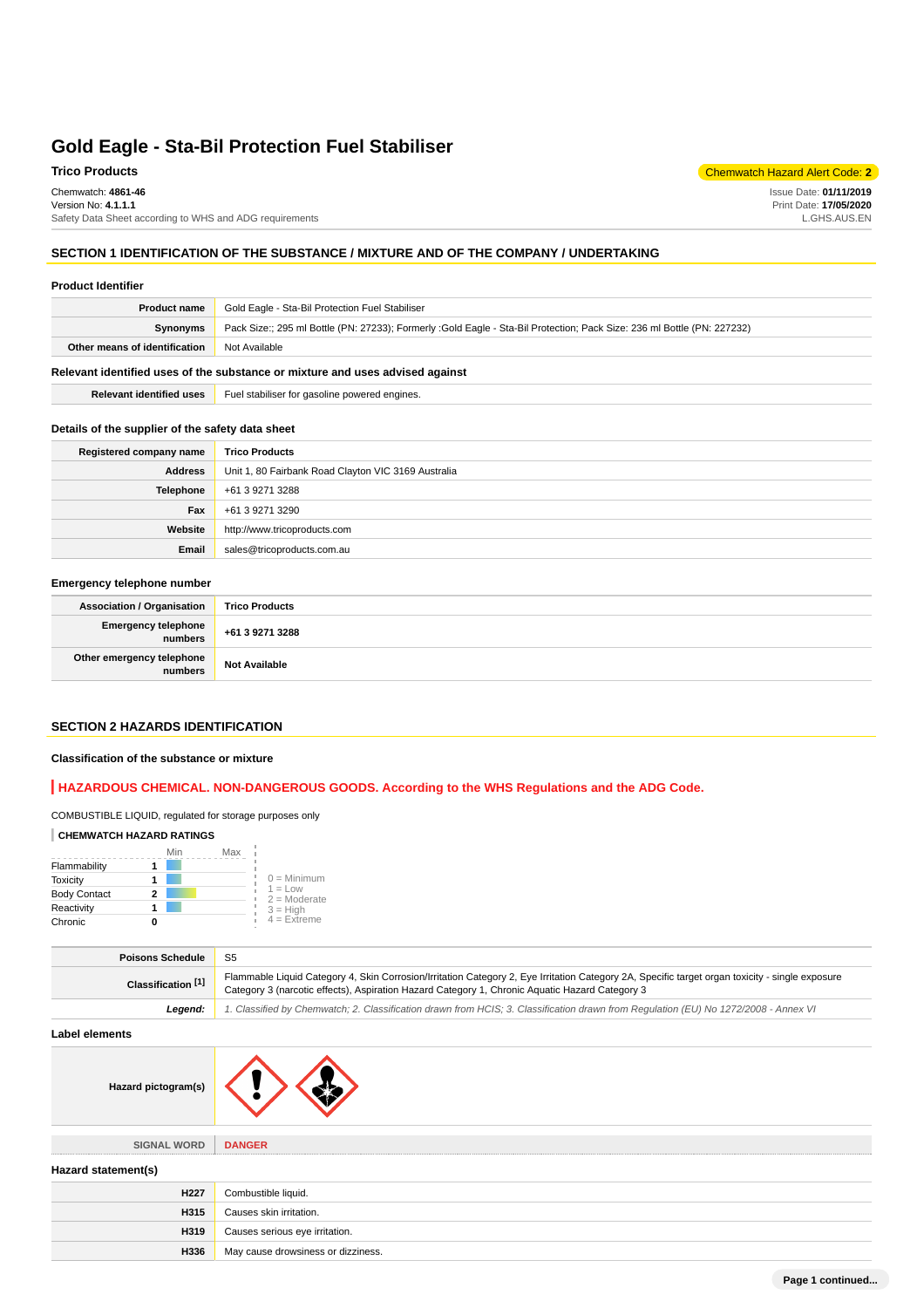| H304                                         | May be fatal if swallowed and enters airways.                              |  |
|----------------------------------------------|----------------------------------------------------------------------------|--|
| H412                                         | Harmful to aquatic life with long lasting effects.                         |  |
| <b>Precautionary statement(s) Prevention</b> |                                                                            |  |
| P210                                         | Keep away from heat/sparks/open flames/hot surfaces. - No smoking.         |  |
| P271                                         | Use only outdoors or in a well-ventilated area.                            |  |
| P <sub>261</sub>                             | Avoid breathing mist/vapours/spray.                                        |  |
| P273                                         | Avoid release to the environment.                                          |  |
| P280                                         | Wear protective gloves/protective clothing/eye protection/face protection. |  |

### **Precautionary statement(s) Response**

| P301+P310      | IF SWALLOWED: Immediately call a POISON CENTER or doctor/physician.                                                              |
|----------------|----------------------------------------------------------------------------------------------------------------------------------|
| P321           | Specific treatment (see advice on this label).                                                                                   |
| P331           | Do NOT induce vomiting.                                                                                                          |
| P362           | Take off contaminated clothing and wash before reuse.                                                                            |
| P370+P378      | In case of fire: Use alcohol resistant foam or normal protein foam for extinction.                                               |
| P305+P351+P338 | IF IN EYES: Rinse cautiously with water for several minutes. Remove contact lenses, if present and easy to do. Continue rinsing. |
| P312           | Call a POISON CENTER or doctor/physician if you feel unwell.                                                                     |
| P337+P313      | If eye irritation persists: Get medical advice/attention.                                                                        |
| P302+P352      | IF ON SKIN: Wash with plenty of water and soap.                                                                                  |
| P304+P340      | IF INHALED: Remove victim to fresh air and keep at rest in a position comfortable for breathing.                                 |
| P332+P313      | If skin irritation occurs: Get medical advice/attention.                                                                         |

### **Precautionary statement(s) Storage**

| P403+P235 | Store<br>Keep cool.<br>-ventilated place. |
|-----------|-------------------------------------------|
| P405      | <b>ur</b>                                 |

### **Precautionary statement(s) Disposal**

**P501** Dispose of contents/container to authorised hazardous or special waste collection point in accordance with any local regulation.

### **SECTION 3 COMPOSITION / INFORMATION ON INGREDIENTS**

#### **Substances**

See section below for composition of Mixtures

### **Mixtures**

| <b>CAS No</b> | %[weight] | Name                                    |
|---------------|-----------|-----------------------------------------|
| 64742-47-8.   | >60       | isoparaffins petroleum hydrotreated HFP |
| 111-76-2      | $0 - 10$  | ethylene givcol monobutyl ether         |
| Not Available | $0 - 10$  | additives                               |

# **SECTION 4 FIRST AID MEASURES**

### **Description of first aid measures**

| <b>Eye Contact</b>  | If this product comes in contact with the eyes:<br>▶ Wash out immediately with fresh running water.<br>Ensure complete irrigation of the eye by keeping eyelids apart and away from eye and moving the eyelids by occasionally lifting the upper<br>and lower lids.<br>Seek medical attention without delay; if pain persists or recurs seek medical attention.<br>► Removal of contact lenses after an eye injury should only be undertaken by skilled personnel.                                                                                                                                                                                           |
|---------------------|--------------------------------------------------------------------------------------------------------------------------------------------------------------------------------------------------------------------------------------------------------------------------------------------------------------------------------------------------------------------------------------------------------------------------------------------------------------------------------------------------------------------------------------------------------------------------------------------------------------------------------------------------------------|
| <b>Skin Contact</b> | If skin contact occurs:<br>Inmediately remove all contaminated clothing, including footwear.<br>Flush skin and hair with running water (and soap if available).<br>Seek medical attention in event of irritation.                                                                                                                                                                                                                                                                                                                                                                                                                                            |
| Inhalation          | If fumes or combustion products are inhaled remove from contaminated area.<br>Lay patient down. Keep warm and rested.<br>▶ Prostheses such as false teeth, which may block airway, should be removed, where possible, prior to initiating first aid procedures.<br>▶ Apply artificial respiration if not breathing, preferably with a demand valve resuscitator, bag-valve mask device, or pocket mask as trained.<br>Perform CPR if necessary.<br>Transport to hospital, or doctor.                                                                                                                                                                         |
| Ingestion           | For advice, contact a Poisons Information Centre or a doctor at once.<br>• Urgent hospital treatment is likely to be needed.<br>If swallowed do <b>NOT</b> induce vomiting.<br>► If vomiting occurs, lean patient forward or place on left side (head-down position, if possible) to maintain open airway and prevent aspiration.<br>• Observe the patient carefully.<br>▶ Never give liquid to a person showing signs of being sleepy or with reduced awareness; i.e. becoming unconscious.<br>▶ Give water to rinse out mouth, then provide liquid slowly and as much as casualty can comfortably drink.<br>Transport to hospital or doctor without delay. |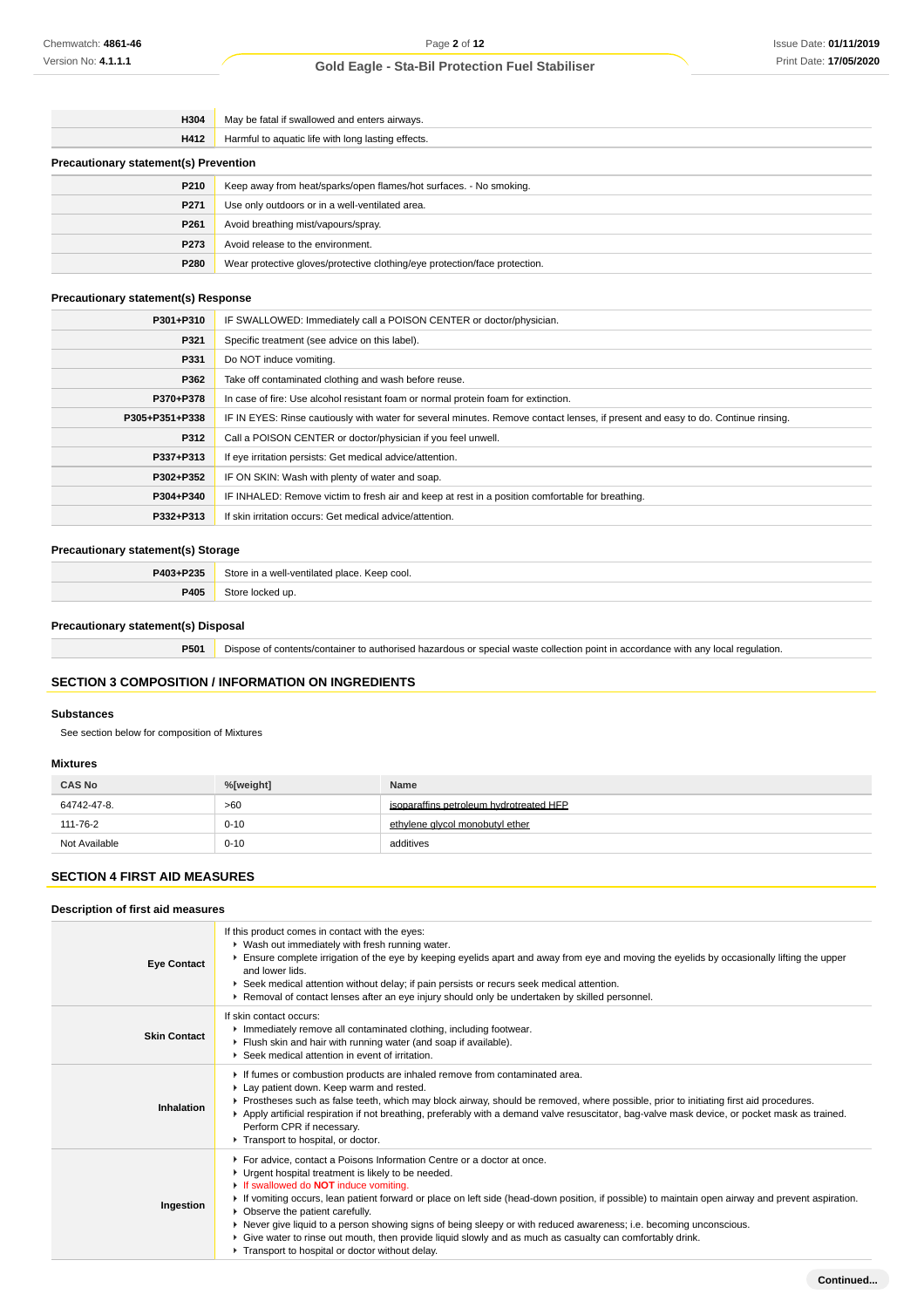#### **Indication of any immediate medical attention and special treatment needed**

For acute or short term repeated exposures to petroleum distillates or related hydrocarbons:

- Primary threat to life, from pure petroleum distillate ingestion and/or inhalation, is respiratory failure.
- Patients should be quickly evaluated for signs of respiratory distress (e.g. cyanosis, tachypnoea, intercostal retraction, obtundation) and given oxygen. Patients with inadequate tidal volumes or poor arterial blood gases (pO2 50 mm Hg) should be intubated.
- **Arrhythmias complicate some hydrocarbon ingestion and/or inhalation and electrocardiographic evidence of myocardial injury has been reported; intravenous lines and cardiac** monitors should be established in obviously symptomatic patients. The lungs excrete inhaled solvents, so that hyperventilation improves clearance.
- A chest x-ray should be taken immediately after stabilisation of breathing and circulation to document aspiration and detect the presence of pneumothorax.
- Epinephrine (adrenalin) is not recommended for treatment of bronchospasm because of potential myocardial sensitisation to catecholamines. Inhaled cardioselective bronchodilators (e.g. Alupent, Salbutamol) are the preferred agents, with aminophylline a second choice.

Lavage is indicated in patients who require decontamination; ensure use of cuffed endotracheal tube in adult patients. [Ellenhorn and Barceloux: Medical Toxicology]

Any material aspirated during vomiting may produce lung injury. Therefore emesis should not be induced mechanically or pharmacologically. Mechanical means should be used if it is considered necessary to evacuate the stomach contents; these include gastric lavage after endotracheal intubation. If spontaneous vomiting has occurred after ingestion, the patient should be monitored for difficult breathing, as adverse effects of aspiration into the lungs may be delayed up to 48 hours.

### **SECTION 5 FIREFIGHTING MEASURES**

#### **Extinguishing media**

- Foam.
- Dry chemical powder.
- $\triangleright$  BCF (where regulations permit). Carbon dioxide.
- 
- Water spray or fog Large fires only.

#### **Special hazards arising from the substrate or mixture**

| <b>Fire Incompatibility</b>    | Avoid contamination with oxidising agents i.e. nitrates, oxidising acids, chlorine bleaches, pool chlorine etc. as ignition may result                                                                                                                                                                                                                                                                                                                                                                                                      |  |  |
|--------------------------------|---------------------------------------------------------------------------------------------------------------------------------------------------------------------------------------------------------------------------------------------------------------------------------------------------------------------------------------------------------------------------------------------------------------------------------------------------------------------------------------------------------------------------------------------|--|--|
| <b>Advice for firefighters</b> |                                                                                                                                                                                                                                                                                                                                                                                                                                                                                                                                             |  |  |
| <b>Fire Fighting</b>           | Alert Fire Brigade and tell them location and nature of hazard.<br>• Wear full body protective clothing with breathing apparatus.<br>▶ Prevent, by any means available, spillage from entering drains or water course.<br>► Use water delivered as a fine spray to control fire and cool adjacent area.<br>Avoid spraying water onto liquid pools.<br>DO NOT approach containers suspected to be hot.<br>Cool fire exposed containers with water spray from a protected location.<br>If safe to do so, remove containers from path of fire. |  |  |
| <b>Fire/Explosion Hazard</b>   | $\triangleright$ Combustible.<br>Slight fire hazard when exposed to heat or flame.<br>► Heating may cause expansion or decomposition leading to violent rupture of containers.<br>• On combustion, may emit toxic fumes of carbon monoxide (CO).<br>• May emit acrid smoke.<br>• Mists containing combustible materials may be explosive.<br>Combustion products include:<br>carbon dioxide (CO2)<br>other pyrolysis products typical of burning organic material.<br>May emit poisonous fumes.<br>May emit corrosive fumes.                |  |  |
| <b>HAZCHEM</b>                 | Not Applicable                                                                                                                                                                                                                                                                                                                                                                                                                                                                                                                              |  |  |
|                                |                                                                                                                                                                                                                                                                                                                                                                                                                                                                                                                                             |  |  |

### **SECTION 6 ACCIDENTAL RELEASE MEASURES**

### **Personal precautions, protective equipment and emergency procedures**

See section 8

### **Environmental precautions**

See section 12

#### **Methods and material for containment and cleaning up**

| <b>Minor Spills</b> | ▶ Remove all ignition sources.<br>Clean up all spills immediately.<br>Avoid breathing vapours and contact with skin and eyes.<br>► Control personal contact with the substance, by using protective equipment.<br>Contain and absorb spill with sand, earth, inert material or vermiculite.<br>$\triangleright$ Wipe up.<br>• Place in a suitable, labelled container for waste disposal.                                                                                                                                                                                                                                                                                                                                                                                           |
|---------------------|-------------------------------------------------------------------------------------------------------------------------------------------------------------------------------------------------------------------------------------------------------------------------------------------------------------------------------------------------------------------------------------------------------------------------------------------------------------------------------------------------------------------------------------------------------------------------------------------------------------------------------------------------------------------------------------------------------------------------------------------------------------------------------------|
| <b>Major Spills</b> | Moderate hazard.<br>• Clear area of personnel and move upwind.<br>Alert Fire Brigade and tell them location and nature of hazard.<br>• Wear breathing apparatus plus protective gloves.<br>▶ Prevent, by any means available, spillage from entering drains or water course.<br>▶ No smoking, naked lights or ignition sources.<br>Increase ventilation.<br>▶ Stop leak if safe to do so.<br>Contain spill with sand, earth or vermiculite.<br>• Collect recoverable product into labelled containers for recycling.<br>Absorb remaining product with sand, earth or vermiculite.<br>• Collect solid residues and seal in labelled drums for disposal.<br>▶ Wash area and prevent runoff into drains.<br>If contamination of drains or waterways occurs, advise emergency services. |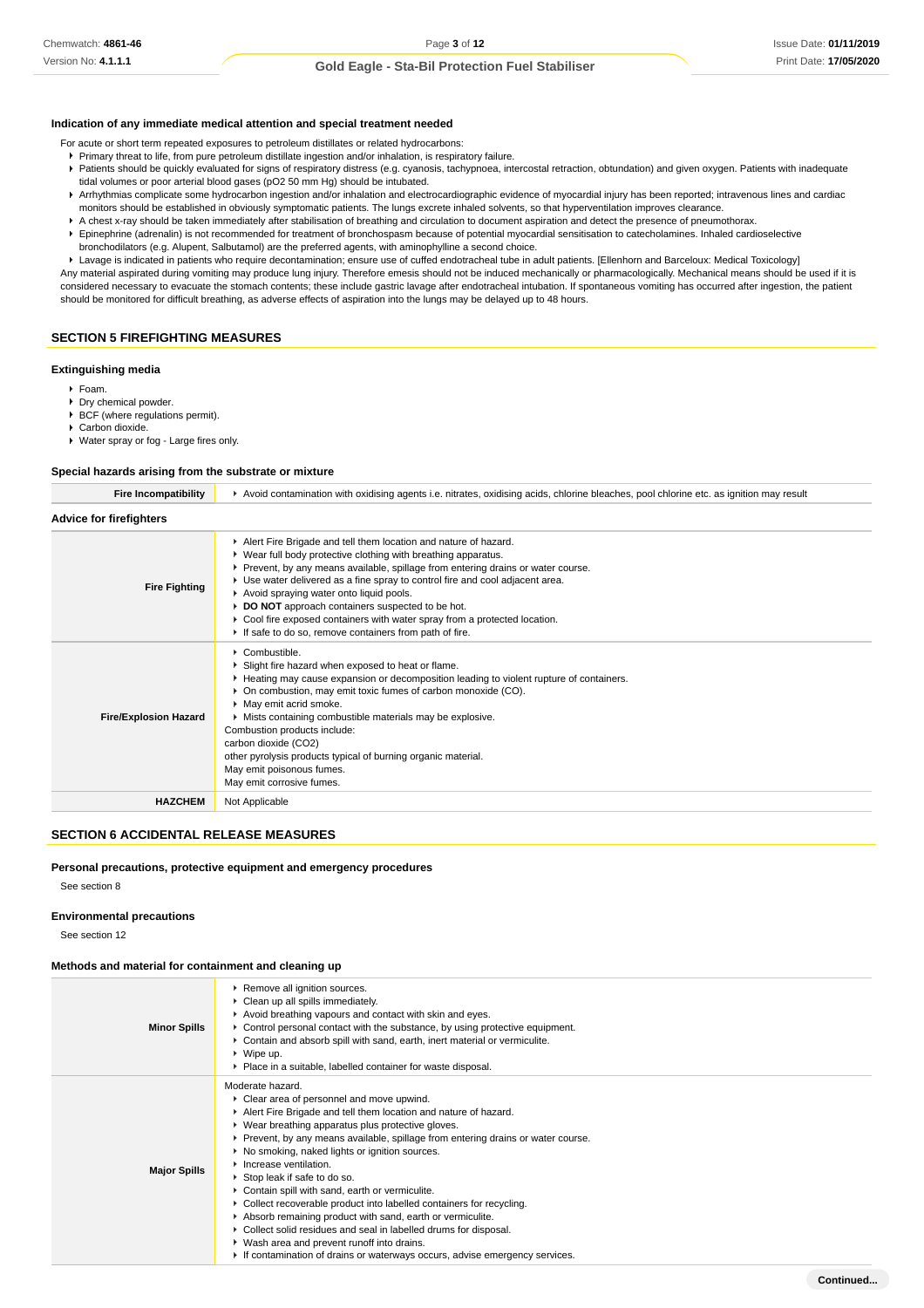Personal Protective Equipment advice is contained in Section 8 of the SDS.

### **SECTION 7 HANDLING AND STORAGE**

| <b>Precautions for safe handling</b> |                                                                                                                                                                                                                                                                                                                                                                                                                                                                                                                                                                                                                                                                                                                                                                                                                                                                                                                                                                                                                                                                                                                                                                                                                                                                                                                                                                                                                                                                                                                                             |
|--------------------------------------|---------------------------------------------------------------------------------------------------------------------------------------------------------------------------------------------------------------------------------------------------------------------------------------------------------------------------------------------------------------------------------------------------------------------------------------------------------------------------------------------------------------------------------------------------------------------------------------------------------------------------------------------------------------------------------------------------------------------------------------------------------------------------------------------------------------------------------------------------------------------------------------------------------------------------------------------------------------------------------------------------------------------------------------------------------------------------------------------------------------------------------------------------------------------------------------------------------------------------------------------------------------------------------------------------------------------------------------------------------------------------------------------------------------------------------------------------------------------------------------------------------------------------------------------|
| Safe handling                        | ► Containers, even those that have been emptied, may contain explosive vapours.<br>▶ Do NOT cut, drill, grind, weld or perform similar operations on or near containers.<br>Electrostatic discharge may be generated during pumping - this may result in fire.<br>Ensure electrical continuity by bonding and grounding (earthing) all equipment.<br>▶ Restrict line velocity during pumping in order to avoid generation of electrostatic discharge (<=1 m/sec until fill pipe submerged to twice its<br>diameter, then $<= 7$ m/sec).<br>Avoid splash filling.<br>► Do NOT use compressed air for filling discharging or handling operations.<br>Avoid all personal contact, including inhalation.<br>▶ Wear protective clothing when risk of exposure occurs.<br>▶ Use in a well-ventilated area.<br>▶ Prevent concentration in hollows and sumps.<br>DO NOT enter confined spaces until atmosphere has been checked.<br>Avoid smoking, naked lights or ignition sources.<br>Avoid contact with incompatible materials.<br>▶ When handling, DO NOT eat, drink or smoke.<br>▶ Keep containers securely sealed when not in use.<br>Avoid physical damage to containers.<br>Always wash hands with soap and water after handling.<br>• Work clothes should be laundered separately.<br>Use good occupational work practice.<br>▶ Observe manufacturer's storage and handling recommendations contained within this SDS.<br>Atmosphere should be regularly checked against established exposure standards to ensure safe working conditions. |
| Other information                    | Store in original containers.<br>▶ Keep containers securely sealed.<br>▶ No smoking, naked lights or ignition sources.<br>Store in a cool, dry, well-ventilated area.<br>Store away from incompatible materials and foodstuff containers.<br>Protect containers against physical damage and check regularly for leaks.<br>▶ Observe manufacturer's storage and handling recommendations contained within this SDS.                                                                                                                                                                                                                                                                                                                                                                                                                                                                                                                                                                                                                                                                                                                                                                                                                                                                                                                                                                                                                                                                                                                          |

▶ Check all containers are clearly labelled and free from leaks.

### **Storage incompatibility A** Avoid reaction with oxidising agents



Packaging as recommended by manufacturer.

Metal can or drum

**X** — Must not be stored together<br>**0** — May be stored together with

**0** — May be stored together with specific preventions

**Suitable container**

**+** — May be stored together

### **SECTION 8 EXPOSURE CONTROLS / PERSONAL PROTECTION**

#### **Control parameters**

### **OCCUPATIONAL EXPOSURE LIMITS (OEL)**

**INGREDIENT DATA**

| Source                       | Ingredient                                        | <b>Material name</b> | <b>TWA</b>             | <b>STEL</b>           | Peak             | <b>Notes</b>     |
|------------------------------|---------------------------------------------------|----------------------|------------------------|-----------------------|------------------|------------------|
| Australia Exposure Standards | isoparaffins petroleum hydrotreated<br><b>HFP</b> | White spirits        | 790 mg/m3              | Not Available         | Not<br>Available | Not<br>Available |
| Australia Exposure Standards | ethylene glycol monobutyl ether                   | 2-Butoxyethanol      | 20 ppm / 96.9<br>ma/m3 | 242 mg/m3 / 50<br>ppm | Not<br>Available | Not<br>Available |

**EMERGENCY LIMITS**

| Ingredient                                 | <b>Material name</b>                                                      |                     | TEEL-1    | TEEL-2      | TEEL-3        |
|--------------------------------------------|---------------------------------------------------------------------------|---------------------|-----------|-------------|---------------|
| isoparaffins petroleum<br>hydrotreated HFP | Stoddard solvent; (Mineral spirits, 85% nonane and 15% trimethyl benzene) |                     | 300 mg/m3 | 1,800 mg/m3 | 29500** mg/m3 |
| ethylene glycol monobutyl ether            | Butoxyethanol, 2-; (Glycol ether EB)                                      |                     | 60 ppm    | $120$ ppm   | 700 ppm       |
|                                            |                                                                           |                     |           |             |               |
| Ingredient                                 | <b>Original IDLH</b>                                                      | <b>Revised IDLH</b> |           |             |               |
|                                            |                                                                           |                     |           |             |               |
| isoparaffins petroleum<br>hydrotreated HFP | 20,000 mg/m3                                                              | Not Available       |           |             |               |
| ethylene glycol monobutyl ether            | 700 ppm                                                                   | Not Available       |           |             |               |

#### **MATERIAL DATA**

None assigned for mixture or identified for ingredient(s).

NOTE H: Special requirements exist in relation to classification and labelling of this substance. This note applies to certain coal- and oil -derived substances and to certain entries for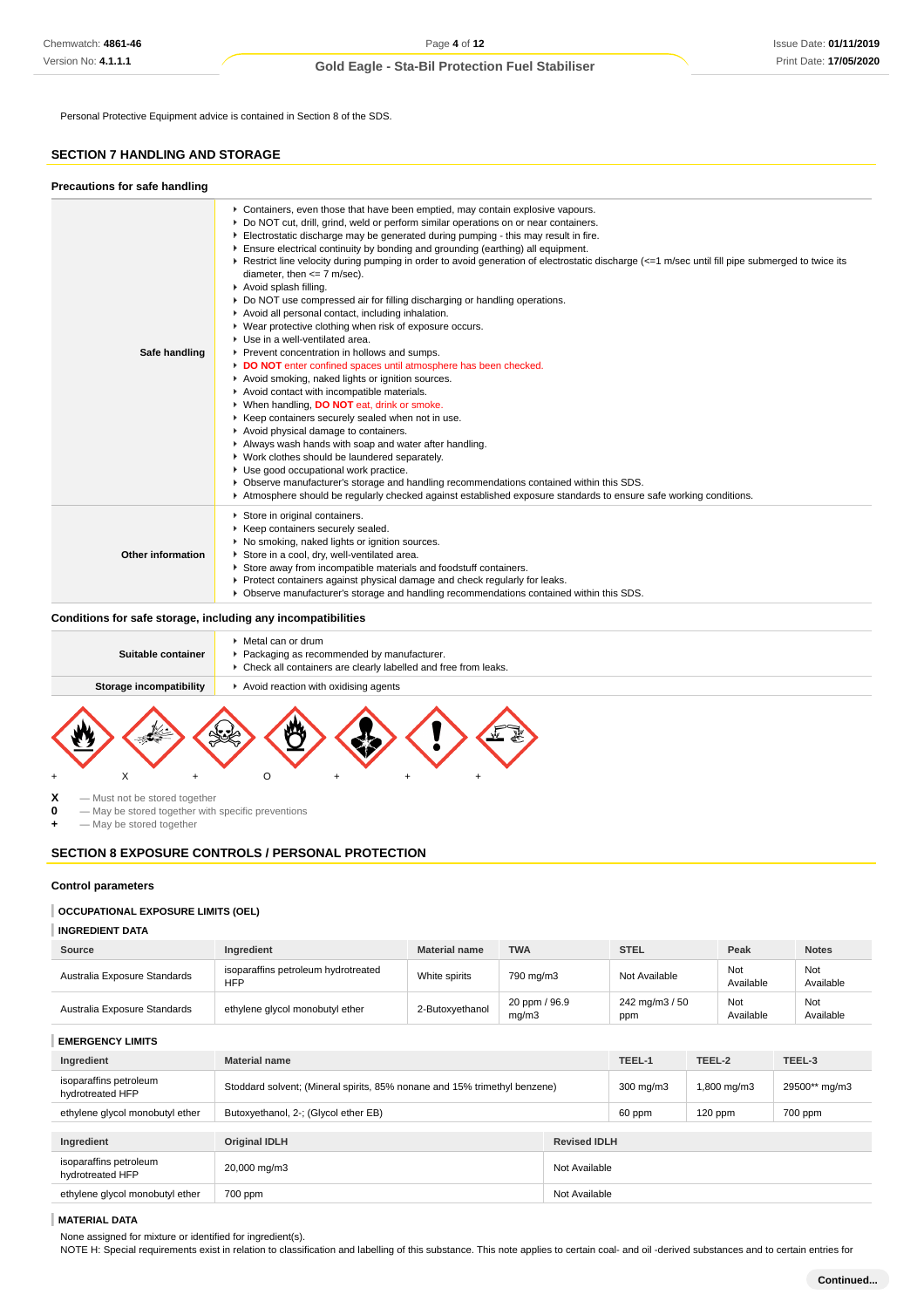groups of substances in Annex VI. European Union (EU) List of harmonised classification and labelling hazardous substances, Table 3.1, Annex VI, Regulation (EC) No 1272/2008 (CLP) - up to the latest ATP

NOTE P: The classification as a carcinogen need not apply if it can be shown that the substance contains less than 0.01% w/w benzene (EINECS No 200-753-7). Note E shall also apply when the substance is classified as a carcinogen. This note applies only to certain complex oil-derived substances in Annex VI. European Union (EU) List of harmonised classification and labelling hazardous substances, Table 3.1, Annex VI, Regulation (EC) No 1272/2008 (CLP) - up to the latest ATP

| <b>Exposure controls</b>            |                                                                                                                                                                                                                                                                                                                                                                                                                                                                                                                                                                                                                                                                                                                                                                                                                                                                                                                                                                                                                                                                                                                                                                                                                                                                                                                                                                                                                                                                                                                                                                                                                                                                                                                                                                                                                                                                                                                                                                                                                                                                                                                                                                                                                                                                                                                                                                                                                                                                                                                                                                                                                                                                                                                                                                                                                                                                                                                                                                                                                                                                                                                                                                                                                                                                                                                                                                                            |  |  |  |
|-------------------------------------|--------------------------------------------------------------------------------------------------------------------------------------------------------------------------------------------------------------------------------------------------------------------------------------------------------------------------------------------------------------------------------------------------------------------------------------------------------------------------------------------------------------------------------------------------------------------------------------------------------------------------------------------------------------------------------------------------------------------------------------------------------------------------------------------------------------------------------------------------------------------------------------------------------------------------------------------------------------------------------------------------------------------------------------------------------------------------------------------------------------------------------------------------------------------------------------------------------------------------------------------------------------------------------------------------------------------------------------------------------------------------------------------------------------------------------------------------------------------------------------------------------------------------------------------------------------------------------------------------------------------------------------------------------------------------------------------------------------------------------------------------------------------------------------------------------------------------------------------------------------------------------------------------------------------------------------------------------------------------------------------------------------------------------------------------------------------------------------------------------------------------------------------------------------------------------------------------------------------------------------------------------------------------------------------------------------------------------------------------------------------------------------------------------------------------------------------------------------------------------------------------------------------------------------------------------------------------------------------------------------------------------------------------------------------------------------------------------------------------------------------------------------------------------------------------------------------------------------------------------------------------------------------------------------------------------------------------------------------------------------------------------------------------------------------------------------------------------------------------------------------------------------------------------------------------------------------------------------------------------------------------------------------------------------------------------------------------------------------------------------------------------------------|--|--|--|
| Appropriate engineering<br>controls | Engineering controls are used to remove a hazard or place a barrier between the worker and the hazard. Well-designed engineering controls can<br>be highly effective in protecting workers and will typically be independent of worker interactions to provide this high level of protection.<br>The basic types of engineering controls are:<br>Process controls which involve changing the way a job activity or process is done to reduce the risk.<br>Enclosure and/or isolation of emission source which keeps a selected hazard "physically" away from the worker and ventilation that strategically<br>"adds" and "removes" air in the work environment. Ventilation can remove or dilute an air contaminant if designed properly. The design of a<br>ventilation system must match the particular process and chemical or contaminant in use.<br>Employers may need to use multiple types of controls to prevent employee overexposure.<br>Local exhaust ventilation usually required. If risk of overexposure exists, wear approved respirator. Correct fit is essential to obtain adequate<br>protection. Supplied-air type respirator may be required in special circumstances. Correct fit is essential to ensure adequate protection.<br>An approved self contained breathing apparatus (SCBA) may be required in some situations.<br>Provide adequate ventilation in warehouse or closed storage area. Air contaminants generated in the workplace possess varying "escape"<br>velocities which, in turn, determine the "capture velocities" of fresh circulating air required to effectively remove the contaminant.<br>Type of Contaminant:<br>Air Speed:<br>$0.25 - 0.5$ m/s<br>solvent, vapours, degreasing etc., evaporating from tank (in still air).<br>(50-100 f/min.)<br>aerosols, fumes from pouring operations, intermittent container filling, low speed conveyer transfers, welding, spray<br>0.5-1 m/s (100-200<br>drift, plating acid fumes, pickling (released at low velocity into zone of active generation)<br>f/min.)<br>direct spray, spray painting in shallow booths, drum filling, conveyer loading, crusher dusts, gas discharge (active<br>1-2.5 m/s (200-500<br>generation into zone of rapid air motion)<br>f/min.)<br>$2.5 - 10$ m/s<br>grinding, abrasive blasting, tumbling, high speed wheel generated dusts (released at high initial velocity into zone of<br>(500-2000 f/min.)<br>very high rapid air motion).<br>Within each range the appropriate value depends on:<br>Upper end of the range<br>Lower end of the range<br>1: Disturbing room air currents<br>1: Room air currents minimal or favourable to capture<br>2: Contaminants of low toxicity or of nuisance value only.<br>2: Contaminants of high toxicity<br>3: Intermittent, low production.<br>3: High production, heavy use<br>4: Large hood or large air mass in motion<br>4: Small hood-local control only<br>Simple theory shows that air velocity falls rapidly with distance away from the opening of a simple extraction pipe. Velocity generally decreases<br>with the square of distance from the extraction point (in simple cases). Therefore the air speed at the extraction point should be adjusted,<br>accordingly, after reference to distance from the contaminating source. The air velocity at the extraction fan, for example, should be a minimum of |  |  |  |
| <b>Personal protection</b>          | 1-2 m/s (200-400 f/min) for extraction of solvents generated in a tank 2 meters distant from the extraction point. Other mechanical considerations,<br>producing performance deficits within the extraction apparatus, make it essential that theoretical air velocities are multiplied by factors of 10 or<br>more when extraction systems are installed or used.                                                                                                                                                                                                                                                                                                                                                                                                                                                                                                                                                                                                                                                                                                                                                                                                                                                                                                                                                                                                                                                                                                                                                                                                                                                                                                                                                                                                                                                                                                                                                                                                                                                                                                                                                                                                                                                                                                                                                                                                                                                                                                                                                                                                                                                                                                                                                                                                                                                                                                                                                                                                                                                                                                                                                                                                                                                                                                                                                                                                                         |  |  |  |
|                                     |                                                                                                                                                                                                                                                                                                                                                                                                                                                                                                                                                                                                                                                                                                                                                                                                                                                                                                                                                                                                                                                                                                                                                                                                                                                                                                                                                                                                                                                                                                                                                                                                                                                                                                                                                                                                                                                                                                                                                                                                                                                                                                                                                                                                                                                                                                                                                                                                                                                                                                                                                                                                                                                                                                                                                                                                                                                                                                                                                                                                                                                                                                                                                                                                                                                                                                                                                                                            |  |  |  |
| Eye and face protection             | Safety glasses with side shields.<br>▶ Chemical goggles.<br>▶ Contact lenses may pose a special hazard; soft contact lenses may absorb and concentrate irritants. A written policy document, describing<br>the wearing of lenses or restrictions on use, should be created for each workplace or task. This should include a review of lens absorption<br>and adsorption for the class of chemicals in use and an account of injury experience. Medical and first-aid personnel should be trained in<br>their removal and suitable equipment should be readily available. In the event of chemical exposure, begin eye irrigation immediately and<br>remove contact lens as soon as practicable. Lens should be removed at the first signs of eye redness or irritation - lens should be removed in<br>a clean environment only after workers have washed hands thoroughly. [CDC NIOSH Current Intelligence Bulletin 59], [AS/NZS 1336 or<br>national equivalent]                                                                                                                                                                                                                                                                                                                                                                                                                                                                                                                                                                                                                                                                                                                                                                                                                                                                                                                                                                                                                                                                                                                                                                                                                                                                                                                                                                                                                                                                                                                                                                                                                                                                                                                                                                                                                                                                                                                                                                                                                                                                                                                                                                                                                                                                                                                                                                                                                          |  |  |  |
| <b>Skin protection</b>              | See Hand protection below                                                                                                                                                                                                                                                                                                                                                                                                                                                                                                                                                                                                                                                                                                                                                                                                                                                                                                                                                                                                                                                                                                                                                                                                                                                                                                                                                                                                                                                                                                                                                                                                                                                                                                                                                                                                                                                                                                                                                                                                                                                                                                                                                                                                                                                                                                                                                                                                                                                                                                                                                                                                                                                                                                                                                                                                                                                                                                                                                                                                                                                                                                                                                                                                                                                                                                                                                                  |  |  |  |
| Hands/feet protection               | ▶ Wear chemical protective gloves, e.g. PVC.<br>▶ Wear safety footwear or safety gumboots, e.g. Rubber<br>The selection of suitable gloves does not only depend on the material, but also on further marks of quality which vary from manufacturer to<br>manufacturer. Where the chemical is a preparation of several substances, the resistance of the glove material can not be calculated in advance<br>and has therefore to be checked prior to the application.<br>The exact break through time for substances has to be obtained from the manufacturer of the protective gloves and has to be observed when<br>making a final choice.<br>Personal hygiene is a key element of effective hand care. Gloves must only be worn on clean hands. After using gloves, hands should be<br>washed and dried thoroughly. Application of a non-perfumed moisturiser is recommended.<br>Suitability and durability of glove type is dependent on usage. Important factors in the selection of gloves include:<br>frequency and duration of contact,<br>chemical resistance of glove material,<br>glove thickness and<br>dexterity<br>Select gloves tested to a relevant standard (e.g. Europe EN 374, US F739, AS/NZS 2161.1 or national equivalent).<br>When prolonged or frequently repeated contact may occur, a glove with a protection class of 5 or higher (breakthrough time<br>greater than 240 minutes according to EN 374, AS/NZS 2161.10.1 or national equivalent) is recommended.<br>When only brief contact is expected, a glove with a protection class of 3 or higher (breakthrough time greater than 60 minutes<br>according to EN 374, AS/NZS 2161.10.1 or national equivalent) is recommended.<br>Some glove polymer types are less affected by movement and this should be taken into account when considering gloves for                                                                                                                                                                                                                                                                                                                                                                                                                                                                                                                                                                                                                                                                                                                                                                                                                                                                                                                                                                                                                                                                                                                                                                                                                                                                                                                                                                                                                                                                                                                                                    |  |  |  |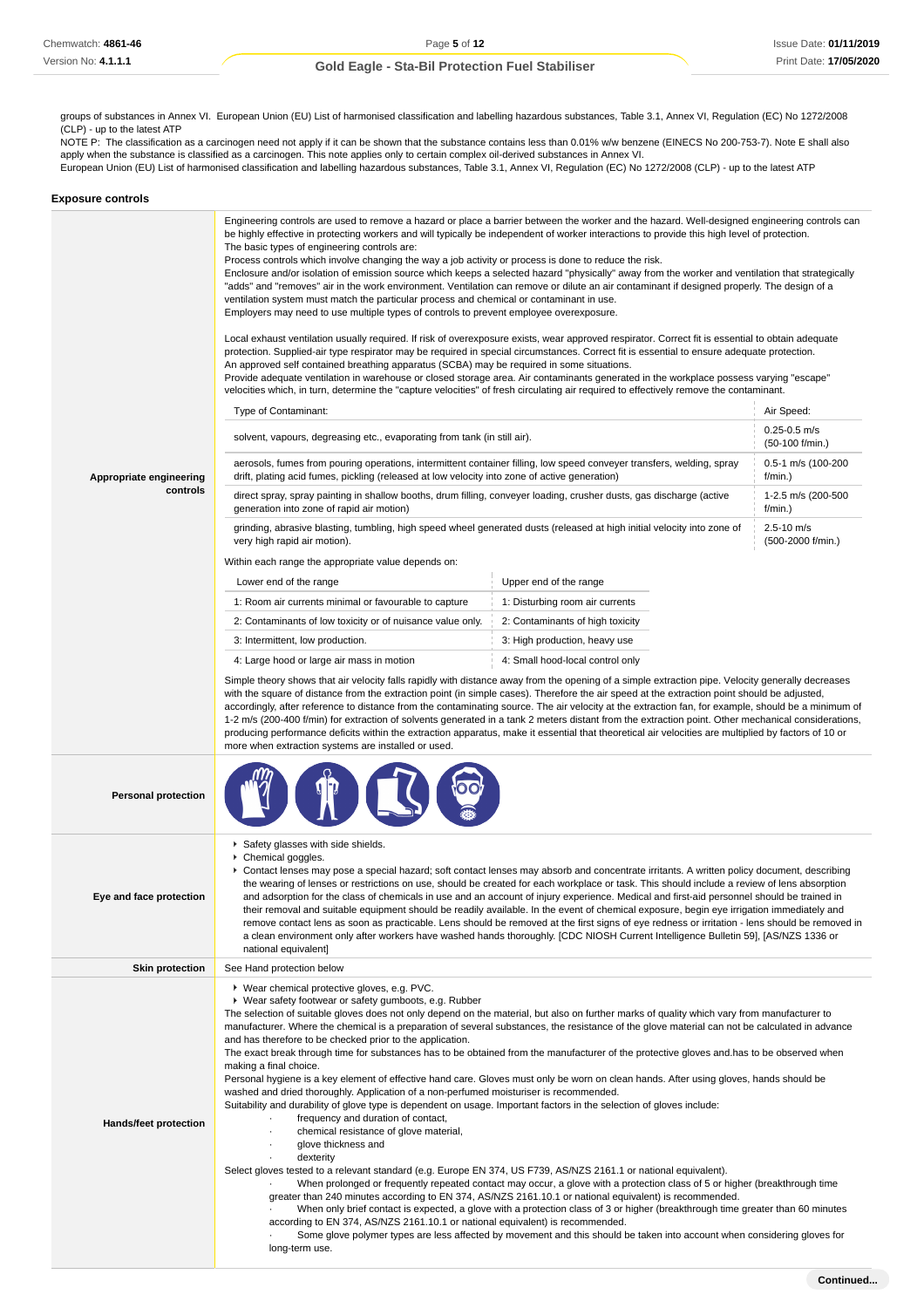|                        | Contaminated gloves should be replaced.<br>As defined in ASTM F-739-96 in any application, gloves are rated as:<br>Excellent when breakthrough time > 480 min<br>$\cdot$<br>Good when breakthrough time > 20 min<br>Fair when breakthrough time < 20 min<br>Poor when glove material degrades<br>For general applications, gloves with a thickness typically greater than 0.35 mm, are recommended.<br>It should be emphasised that glove thickness is not necessarily a good predictor of glove resistance to a specific chemical, as the permeation<br>efficiency of the glove will be dependent on the exact composition of the glove material. Therefore, glove selection should also be based on<br>consideration of the task requirements and knowledge of breakthrough times.<br>Glove thickness may also vary depending on the glove manufacturer, the glove type and the glove model. Therefore, the manufacturers'<br>technical data should always be taken into account to ensure selection of the most appropriate glove for the task.<br>Note: Depending on the activity being conducted, gloves of varying thickness may be required for specific tasks. For example:<br>Thinner gloves (down to 0.1 mm or less) may be required where a high degree of manual dexterity is needed. However, these<br>gloves are only likely to give short duration protection and would normally be just for single use applications, then disposed of.<br>Thicker gloves (up to 3 mm or more) may be required where there is a mechanical (as well as a chemical) risk i.e. where there is<br>abrasion or puncture potential<br>Gloves must only be worn on clean hands. After using gloves, hands should be washed and dried thoroughly. Application of a non-perfumed<br>moisturiser is recommended.<br>▶ Polyethylene gloves |
|------------------------|---------------------------------------------------------------------------------------------------------------------------------------------------------------------------------------------------------------------------------------------------------------------------------------------------------------------------------------------------------------------------------------------------------------------------------------------------------------------------------------------------------------------------------------------------------------------------------------------------------------------------------------------------------------------------------------------------------------------------------------------------------------------------------------------------------------------------------------------------------------------------------------------------------------------------------------------------------------------------------------------------------------------------------------------------------------------------------------------------------------------------------------------------------------------------------------------------------------------------------------------------------------------------------------------------------------------------------------------------------------------------------------------------------------------------------------------------------------------------------------------------------------------------------------------------------------------------------------------------------------------------------------------------------------------------------------------------------------------------------------------------------------------------------------------------------------------------------|
| <b>Body protection</b> | See Other protection below                                                                                                                                                                                                                                                                                                                                                                                                                                                                                                                                                                                                                                                                                                                                                                                                                                                                                                                                                                                                                                                                                                                                                                                                                                                                                                                                                                                                                                                                                                                                                                                                                                                                                                                                                                                                      |
| Other protection       | • Overalls.<br>P.V.C. apron.<br>Barrier cream.<br>Skin cleansing cream.<br>▶ Eve wash unit.                                                                                                                                                                                                                                                                                                                                                                                                                                                                                                                                                                                                                                                                                                                                                                                                                                                                                                                                                                                                                                                                                                                                                                                                                                                                                                                                                                                                                                                                                                                                                                                                                                                                                                                                     |

#### **Recommended material(s)**

#### **GLOVE SELECTION INDEX**

Glove selection is based on a modified presentation of the:  **"Forsberg Clothing Performance Index".** The effect(s) of the following substance(s) are taken into account in the **computergenerated** selection:

Gold Eagle - Sta-Bil Protection Fuel Stabiliser

| <b>Material</b>       | <b>CPI</b> |
|-----------------------|------------|
| <b>BUTYL</b>          | A          |
| PE/EVAL/PE            | A          |
| SARANEX-23            | A          |
| <b>NEOPRENE</b>       | B          |
| <b>NITRILE</b>        | B          |
| <b>PVC</b>            | B          |
| NAT+NEOPR+NITRILE     | C          |
| <b>NATURAL RUBBER</b> | C          |
| <b>PVA</b>            | C          |

\* CPI - Chemwatch Performance Index

A: Best Selection

B: Satisfactory; may degrade after 4 hours continuous immersion

C: Poor to Dangerous Choice for other than short term immersion

**NOTE**: As a series of factors will influence the actual performance of the glove, a final

selection must be based on detailed observation. -

\* Where the glove is to be used on a short term, casual or infrequent basis, factors such as "feel" or convenience (e.g. disposability), may dictate a choice of gloves which might otherwise be unsuitable following long-term or frequent use. A qualified practitioner should be consulted.

### **SECTION 9 PHYSICAL AND CHEMICAL PROPERTIES**

#### **Information on basic physical and chemical properties**

**Respiratory protection**

Type A Filter of sufficient capacity. (AS/NZS 1716 & 1715, EN 143:2000 & 149:2001, ANSI Z88 or national equivalent)

Where the concentration of gas/particulates in the breathing zone, approaches or exceeds the "Exposure Standard" (or ES), respiratory protection is required. Degree of protection varies with both face-piece and Class of filter; the nature of protection varies with Type of filter.

| <b>Required Minimum</b><br><b>Protection Factor</b> | <b>Half-Face</b><br>Respirator | <b>Full-Face</b><br>Respirator | <b>Powered Air</b><br>Respirator |
|-----------------------------------------------------|--------------------------------|--------------------------------|----------------------------------|
| up to $10 \times ES$                                | A-AUS                          |                                | A-PAPR-AUS /<br>Class 1          |
| up to $50 \times ES$                                | -                              | A-AUS / Class 1                | $\blacksquare$                   |
| up to $100 \times ES$                               | -                              | $A-2$                          | A-PAPR-2 ^                       |

#### ^ - Full-face

A(All classes) = Organic vapours, B AUS or  $B1$  = Acid gasses,  $B2$  = Acid gas or hydrogen cyanide(HCN), B3 = Acid gas or hydrogen cyanide(HCN), E = Sulfur dioxide(SO2), G = Agricultural chemicals, K = Ammonia(NH3), Hg = Mercury, NO = Oxides of nitrogen,  $MB =$  Methyl bromide,  $AX =$  Low boiling point organic compounds(below 65 degC)

- Cartridge respirators should never be used for emergency ingress or in areas of unknown vapour concentrations or oxygen content.
- The wearer must be warned to leave the contaminated area immediately on detecting any odours through the respirator. The odour may indicate that the mask is not functioning properly, that the vapour concentration is too high, or that the mask is not properly fitted. Because of these limitations, only restricted use of cartridge respirators is considered appropriate.
- Cartridge performance is affected by humidity. Cartridges should be changed after 2 hr of continuous use unless it is determined that the humidity is less than 75%, in which case, cartridges can be used for 4 hr. Used cartridges should be discarded daily, regardless of the length of time used

| Appearance                                               | Amber/ brown liquid with a solvent odour; does not mix with water. |                                            |                |  |
|----------------------------------------------------------|--------------------------------------------------------------------|--------------------------------------------|----------------|--|
|                                                          |                                                                    |                                            |                |  |
| <b>Physical state</b>                                    | Liquid                                                             | Relative density (Water = $1$ )            | 0.9            |  |
| Odour                                                    | Not Available                                                      | Partition coefficient n-octanol<br>/ water | Not Available  |  |
| <b>Odour threshold</b>                                   | Not Available                                                      | Auto-ignition temperature (°C)             | Not Available  |  |
| pH (as supplied)                                         | Not Available                                                      | <b>Decomposition temperature</b>           | Not Available  |  |
| Melting point / freezing point<br>(°C)                   | Not Available                                                      | Viscosity (cSt)                            | Not Available  |  |
| Initial boiling point and boiling<br>range $(^{\circ}C)$ | 82                                                                 | Molecular weight (g/mol)                   | Not Applicable |  |
| Flash point (°C)                                         | 84 (TOC)                                                           | <b>Taste</b>                               | Not Available  |  |
| <b>Evaporation rate</b>                                  | Not Available                                                      | <b>Explosive properties</b>                | Not Available  |  |
| Flammability                                             | Combustible.                                                       | <b>Oxidising properties</b>                | Not Available  |  |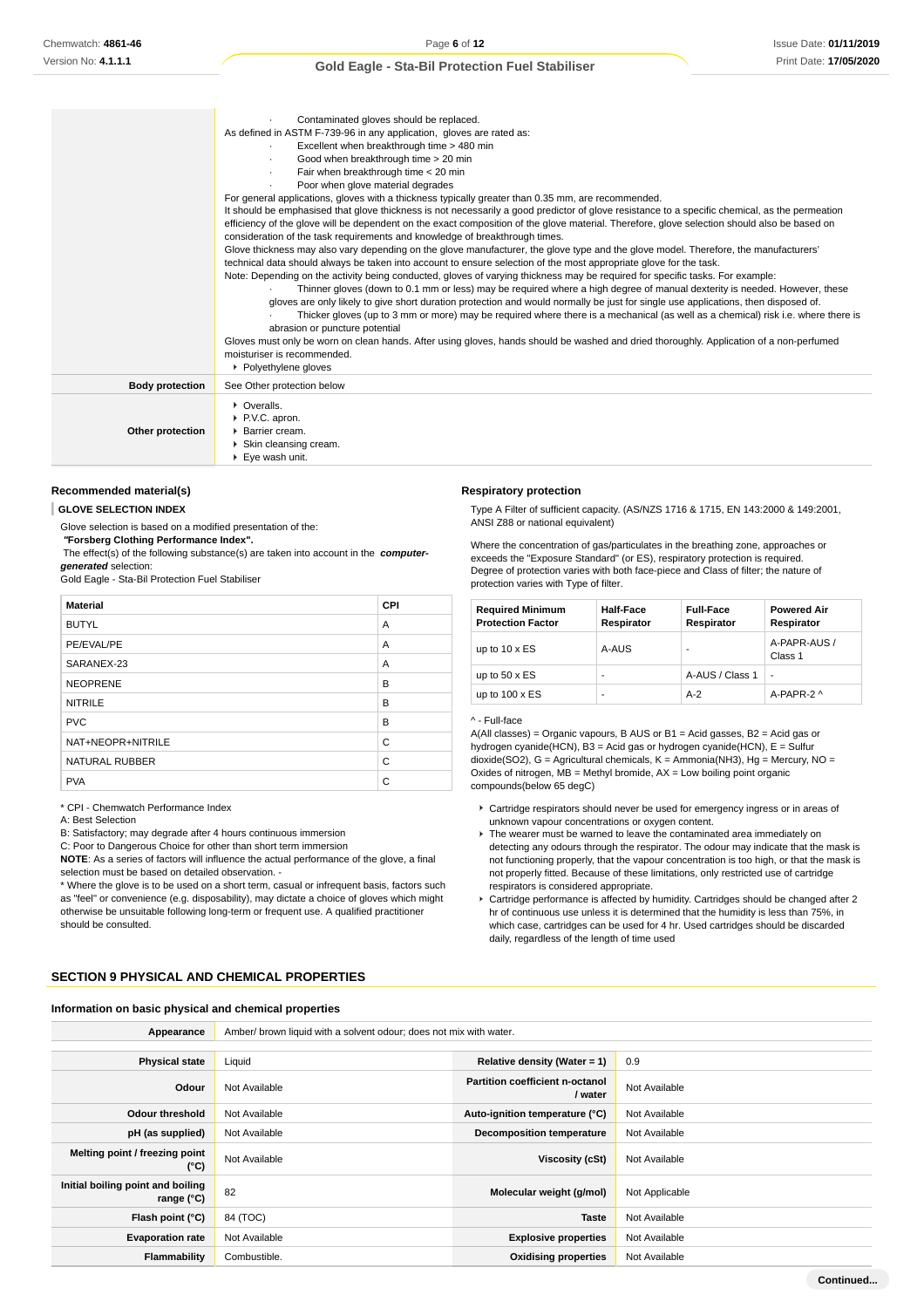| Upper Explosive Limit (%)  | 7.0           | Surface Tension (dyn/cm or<br>$mN/m$ ) | Not Available |
|----------------------------|---------------|----------------------------------------|---------------|
| Lower Explosive Limit (%)  | 0.8           | <b>Volatile Component (%vol)</b>       | 60            |
| Vapour pressure (kPa)      | Not Available | Gas group                              | Not Available |
| Solubility in water        | Immiscible    | pH as a solution (1%)                  | Not Available |
| Vapour density $(Air = 1)$ | 4.8           | VOC a/L                                | Not Available |

# **SECTION 10 STABILITY AND REACTIVITY**

| Reactivity                                 | See section 7                                                                                                                        |
|--------------------------------------------|--------------------------------------------------------------------------------------------------------------------------------------|
| <b>Chemical stability</b>                  | • Unstable in the presence of incompatible materials.<br>▶ Product is considered stable.<br>Hazardous polymerisation will not occur. |
| Possibility of hazardous<br>reactions      | See section 7                                                                                                                        |
| <b>Conditions to avoid</b>                 | See section 7                                                                                                                        |
| Incompatible materials                     | See section 7                                                                                                                        |
| <b>Hazardous decomposition</b><br>products | See section 5                                                                                                                        |

# **SECTION 11 TOXICOLOGICAL INFORMATION**

individual.

# **Information on toxicological effects**

| Inhaled | Inhalation of vapours may cause drowsiness and dizziness. This may be accompanied by narcosis, reduced alertness, loss of reflexes, lack of<br>coordination and vertigo.<br>Limited evidence or practical experience suggests that the material may produce irritation of the respiratory system, in a significant number of<br>individuals, following inhalation. In contrast to most organs, the lung is able to respond to a chemical insult by first removing or neutralising the<br>irritant and then repairing the damage. The repair process, which initially evolved to protect mammalian lungs from foreign matter and antigens,<br>may however, produce further lung damage resulting in the impairment of gas exchange, the primary function of the lungs. Respiratory tract<br>irritation often results in an inflammatory response involving the recruitment and activation of many cell types, mainly derived from the vascular<br>system.<br>The acute toxicity of inhaled alkylbenzenes is best described by central nervous system depression. As a rule, these compounds may also act as<br>general anaesthetics.<br>Systemic poisoning produced by general anaesthesia is characterised by lightheadedness, nervousness, apprehension, euphoria, confusion,<br>dizziness, drowsiness, tinnitus, blurred or double vision, vomiting and sensations of heat, cold or numbness, twitching, tremors, convulsions,<br>unconsciousness and respiratory depression and arrest. Cardiac arrest may result from cardiovascular collapse. Bradycardia, and hypotension<br>may also be produced.<br>Inhaled alkylbenzene vapours cause death in animals at air levels that are relatively similar (typically LC50s are in the range 5000 -8000 ppm for<br>4 to 8 hour exposures). It is likely that acute inhalation exposure to alkylbenzenes resembles that to general anaesthetics.<br>Alkylbenzenes are not generally toxic other than at high levels of exposure. This may be because their metabolites have a low order of toxicity<br>and are easily excreted. There is little or no evidence to suggest that metabolic pathways can become saturated leading to spillover to alternate<br>pathways. Nor is there evidence that toxic reactive intermediates, which may produce subsequent toxic or mutagenic effects, are formed<br>High inhaled concentrations of mixed hydrocarbons may produce narcosis characterised by nausea, vomiting and lightheadedness. Inhalation of<br>aerosols may produce severe pulmonary oedema, pneumonitis and pulmonary haemorrhage. Inhalation of petroleum hydrocarbons consisting<br>substantially of low molecular weight species (typically C2-C12) may produce irritation of mucous membranes, incoordination, giddiness, nausea,<br>vertigo, confusion, headache, appetite loss, drowsiness, tremors and anaesthetic stupor. Massive exposures may produce central nervous<br>system depression with sudden collapse and deep coma; fatalities have been recorded. Irritation of the brain and/or apnoeic anoxia may produce<br>convulsions. Although recovery following overexposure is generally complete, cerebral micro-haemorrhage of focal post-inflammatory scarring<br>may produce epileptiform seizures some months after the exposure. Pulmonary episodes may include chemical pneumonitis with oedema and<br>haemorrhage. The lighter hydrocarbons may produce kidney and neurotoxic effects. Pulmonary irritancy increases with carbon chain length for<br>paraffins and olefins. Alkenes produce pulmonary oedema at high concentrations. Liquid paraffins may produce anaesthesia and depressant<br>actions leading to weakness, dizziness, slow and shallow respiration, unconsciousness, convulsions and death. C5-7 paraffins may also produce<br>polyneuropathy. Aromatic hydrocarbons accumulate in lipid rich tissues (typically the brain, spinal cord and peripheral nerves) and may produce<br>functional impairment manifested by nonspecific symptoms such as nausea, weakness, fatigue and vertigo; severe exposures may produce<br>inebriation or unconsciousness. Many of the petroleum hydrocarbons are cardiac sensitisers and may cause ventricular fibrillations.<br>Central nervous system (CNS) depression may include nonspecific discomfort, symptoms of giddiness, headache, dizziness, nausea,<br>anaesthetic effects, slowed reaction time, slurred speech and may progress to unconsciousness. Serious poisonings may result in respiratory<br>depression and may be fatal.<br>Some aliphatic hydrocarbons produce axonal neuropathies. Isoparaffinic hydrocarbons produce injury to the kidneys of male rats. When albino<br>rats were exposed to isoparaffins at 21.4 mg/l for 4 hours, all animals experienced weakness, tremors, salivation, mild to moderate convulsions,<br>chromodacryorrhoea and ataxia within the first 24 hours. Symptoms disappeared after 24 hours. |
|---------|-----------------------------------------------------------------------------------------------------------------------------------------------------------------------------------------------------------------------------------------------------------------------------------------------------------------------------------------------------------------------------------------------------------------------------------------------------------------------------------------------------------------------------------------------------------------------------------------------------------------------------------------------------------------------------------------------------------------------------------------------------------------------------------------------------------------------------------------------------------------------------------------------------------------------------------------------------------------------------------------------------------------------------------------------------------------------------------------------------------------------------------------------------------------------------------------------------------------------------------------------------------------------------------------------------------------------------------------------------------------------------------------------------------------------------------------------------------------------------------------------------------------------------------------------------------------------------------------------------------------------------------------------------------------------------------------------------------------------------------------------------------------------------------------------------------------------------------------------------------------------------------------------------------------------------------------------------------------------------------------------------------------------------------------------------------------------------------------------------------------------------------------------------------------------------------------------------------------------------------------------------------------------------------------------------------------------------------------------------------------------------------------------------------------------------------------------------------------------------------------------------------------------------------------------------------------------------------------------------------------------------------------------------------------------------------------------------------------------------------------------------------------------------------------------------------------------------------------------------------------------------------------------------------------------------------------------------------------------------------------------------------------------------------------------------------------------------------------------------------------------------------------------------------------------------------------------------------------------------------------------------------------------------------------------------------------------------------------------------------------------------------------------------------------------------------------------------------------------------------------------------------------------------------------------------------------------------------------------------------------------------------------------------------------------------------------------------------------------------------------------------------------------------------------------------------------------------------------------------------------------------------------------------------------------------------------------------------------------------------------------------------------------------------------------------------------------------------------------------------------------------------------------------------------------------------------------------------------------------------------------------------------------------------------------------------------------------------------------------------------------------------------------------------------------------------------------------------------------------------------------------------------------------------------------------------------------------------------------------------------------------------------------------------------------------------------------------------------------------------------------------------------------------------------------------------------------------------------------------------------------------------------------------------------------------------------------------------------------------------|
|         |                                                                                                                                                                                                                                                                                                                                                                                                                                                                                                                                                                                                                                                                                                                                                                                                                                                                                                                                                                                                                                                                                                                                                                                                                                                                                                                                                                                                                                                                                                                                                                                                                                                                                                                                                                                                                                                                                                                                                                                                                                                                                                                                                                                                                                                                                                                                                                                                                                                                                                                                                                                                                                                                                                                                                                                                                                                                                                                                                                                                                                                                                                                                                                                                                                                                                                                                                                                                                                                                                                                                                                                                                                                                                                                                                                                                                                                                                                                                                                                                                                                                                                                                                                                                                                                                                                                                                                                                                                                                                                                                                                                                                                                                                                                                                                                                                                                                                                                                                                                   |
|         |                                                                                                                                                                                                                                                                                                                                                                                                                                                                                                                                                                                                                                                                                                                                                                                                                                                                                                                                                                                                                                                                                                                                                                                                                                                                                                                                                                                                                                                                                                                                                                                                                                                                                                                                                                                                                                                                                                                                                                                                                                                                                                                                                                                                                                                                                                                                                                                                                                                                                                                                                                                                                                                                                                                                                                                                                                                                                                                                                                                                                                                                                                                                                                                                                                                                                                                                                                                                                                                                                                                                                                                                                                                                                                                                                                                                                                                                                                                                                                                                                                                                                                                                                                                                                                                                                                                                                                                                                                                                                                                                                                                                                                                                                                                                                                                                                                                                                                                                                                                   |
|         |                                                                                                                                                                                                                                                                                                                                                                                                                                                                                                                                                                                                                                                                                                                                                                                                                                                                                                                                                                                                                                                                                                                                                                                                                                                                                                                                                                                                                                                                                                                                                                                                                                                                                                                                                                                                                                                                                                                                                                                                                                                                                                                                                                                                                                                                                                                                                                                                                                                                                                                                                                                                                                                                                                                                                                                                                                                                                                                                                                                                                                                                                                                                                                                                                                                                                                                                                                                                                                                                                                                                                                                                                                                                                                                                                                                                                                                                                                                                                                                                                                                                                                                                                                                                                                                                                                                                                                                                                                                                                                                                                                                                                                                                                                                                                                                                                                                                                                                                                                                   |
|         |                                                                                                                                                                                                                                                                                                                                                                                                                                                                                                                                                                                                                                                                                                                                                                                                                                                                                                                                                                                                                                                                                                                                                                                                                                                                                                                                                                                                                                                                                                                                                                                                                                                                                                                                                                                                                                                                                                                                                                                                                                                                                                                                                                                                                                                                                                                                                                                                                                                                                                                                                                                                                                                                                                                                                                                                                                                                                                                                                                                                                                                                                                                                                                                                                                                                                                                                                                                                                                                                                                                                                                                                                                                                                                                                                                                                                                                                                                                                                                                                                                                                                                                                                                                                                                                                                                                                                                                                                                                                                                                                                                                                                                                                                                                                                                                                                                                                                                                                                                                   |
|         | Several studies have evaluated sensory irritation in laboratory animals or odor or sensory response in humans. When evaluated by a standard                                                                                                                                                                                                                                                                                                                                                                                                                                                                                                                                                                                                                                                                                                                                                                                                                                                                                                                                                                                                                                                                                                                                                                                                                                                                                                                                                                                                                                                                                                                                                                                                                                                                                                                                                                                                                                                                                                                                                                                                                                                                                                                                                                                                                                                                                                                                                                                                                                                                                                                                                                                                                                                                                                                                                                                                                                                                                                                                                                                                                                                                                                                                                                                                                                                                                                                                                                                                                                                                                                                                                                                                                                                                                                                                                                                                                                                                                                                                                                                                                                                                                                                                                                                                                                                                                                                                                                                                                                                                                                                                                                                                                                                                                                                                                                                                                                       |
|         | procedure to assess upper airway irritation, isoparaffins did not produce sensory irritation in mice exposed to up to 400 ppm isoparaffin in air.<br>Human volunteers were exposed for six hours to 100 ppm isoparaffin. The subjects were given a self-administered questionnaire to evaluate<br>symptoms, which included dryness of the mucous membranes, loss of appetite, nausea, vomiting, diarrhea, fatigue, headache, dizziness, feeling<br>of inebriation, visual disturbances, tremor, muscular weakness, impairment of coordination or paresthesia. No symptoms associated with solvent                                                                                                                                                                                                                                                                                                                                                                                                                                                                                                                                                                                                                                                                                                                                                                                                                                                                                                                                                                                                                                                                                                                                                                                                                                                                                                                                                                                                                                                                                                                                                                                                                                                                                                                                                                                                                                                                                                                                                                                                                                                                                                                                                                                                                                                                                                                                                                                                                                                                                                                                                                                                                                                                                                                                                                                                                                                                                                                                                                                                                                                                                                                                                                                                                                                                                                                                                                                                                                                                                                                                                                                                                                                                                                                                                                                                                                                                                                                                                                                                                                                                                                                                                                                                                                                                                                                                                                                 |
|         | exposure were observed. With a human expert panel, odour from liquid imaging copier emissions became weakly discernible at approximately 50                                                                                                                                                                                                                                                                                                                                                                                                                                                                                                                                                                                                                                                                                                                                                                                                                                                                                                                                                                                                                                                                                                                                                                                                                                                                                                                                                                                                                                                                                                                                                                                                                                                                                                                                                                                                                                                                                                                                                                                                                                                                                                                                                                                                                                                                                                                                                                                                                                                                                                                                                                                                                                                                                                                                                                                                                                                                                                                                                                                                                                                                                                                                                                                                                                                                                                                                                                                                                                                                                                                                                                                                                                                                                                                                                                                                                                                                                                                                                                                                                                                                                                                                                                                                                                                                                                                                                                                                                                                                                                                                                                                                                                                                                                                                                                                                                                       |
|         | ppm.<br>Numerous long-term exposures have been conducted in animals with only one major finding observed. Renal tubular damage has been found in                                                                                                                                                                                                                                                                                                                                                                                                                                                                                                                                                                                                                                                                                                                                                                                                                                                                                                                                                                                                                                                                                                                                                                                                                                                                                                                                                                                                                                                                                                                                                                                                                                                                                                                                                                                                                                                                                                                                                                                                                                                                                                                                                                                                                                                                                                                                                                                                                                                                                                                                                                                                                                                                                                                                                                                                                                                                                                                                                                                                                                                                                                                                                                                                                                                                                                                                                                                                                                                                                                                                                                                                                                                                                                                                                                                                                                                                                                                                                                                                                                                                                                                                                                                                                                                                                                                                                                                                                                                                                                                                                                                                                                                                                                                                                                                                                                  |
|         | kidneys of male rats upon repeated exposures to isoparaffins. It does not occur in mice or in female rats. This male rat nephropathy has been<br>observed with a number of hydrocarbons, including wholly vaporized unleaded gasoline. The phenomenon has been attributed to reversible                                                                                                                                                                                                                                                                                                                                                                                                                                                                                                                                                                                                                                                                                                                                                                                                                                                                                                                                                                                                                                                                                                                                                                                                                                                                                                                                                                                                                                                                                                                                                                                                                                                                                                                                                                                                                                                                                                                                                                                                                                                                                                                                                                                                                                                                                                                                                                                                                                                                                                                                                                                                                                                                                                                                                                                                                                                                                                                                                                                                                                                                                                                                                                                                                                                                                                                                                                                                                                                                                                                                                                                                                                                                                                                                                                                                                                                                                                                                                                                                                                                                                                                                                                                                                                                                                                                                                                                                                                                                                                                                                                                                                                                                                           |
|         | binding of hydrocarbon to alpha2-globulin. Since humans do not synthesize alpha2-globulin or a similar protein, the finding is not considered to<br>be of biological significance to man. No clinically significant renal abnormalities have been found in refinery workers exposed to hydrocarbons.<br>When evaluated for developmental toxicity in rats, isoparaffins were neither embryotoxic nor teratogenic. Isoparaffins were consistently negative                                                                                                                                                                                                                                                                                                                                                                                                                                                                                                                                                                                                                                                                                                                                                                                                                                                                                                                                                                                                                                                                                                                                                                                                                                                                                                                                                                                                                                                                                                                                                                                                                                                                                                                                                                                                                                                                                                                                                                                                                                                                                                                                                                                                                                                                                                                                                                                                                                                                                                                                                                                                                                                                                                                                                                                                                                                                                                                                                                                                                                                                                                                                                                                                                                                                                                                                                                                                                                                                                                                                                                                                                                                                                                                                                                                                                                                                                                                                                                                                                                                                                                                                                                                                                                                                                                                                                                                                                                                                                                                         |
|         | on standard bacterial genotoxicity assays. They were also non-genotoxic in in vivo mammalian testing for somatic or germ cell mutations (mouse<br>micronucleus test and rat dominant lethal assay, respectively).<br>Mullin et al: Jnl Applied Toxicology 10, pp 136-142, 2006                                                                                                                                                                                                                                                                                                                                                                                                                                                                                                                                                                                                                                                                                                                                                                                                                                                                                                                                                                                                                                                                                                                                                                                                                                                                                                                                                                                                                                                                                                                                                                                                                                                                                                                                                                                                                                                                                                                                                                                                                                                                                                                                                                                                                                                                                                                                                                                                                                                                                                                                                                                                                                                                                                                                                                                                                                                                                                                                                                                                                                                                                                                                                                                                                                                                                                                                                                                                                                                                                                                                                                                                                                                                                                                                                                                                                                                                                                                                                                                                                                                                                                                                                                                                                                                                                                                                                                                                                                                                                                                                                                                                                                                                                                    |
|         | Inhalation of aerosols (mists, fumes), generated by the material during the course of normal handling, may be damaging to the health of the                                                                                                                                                                                                                                                                                                                                                                                                                                                                                                                                                                                                                                                                                                                                                                                                                                                                                                                                                                                                                                                                                                                                                                                                                                                                                                                                                                                                                                                                                                                                                                                                                                                                                                                                                                                                                                                                                                                                                                                                                                                                                                                                                                                                                                                                                                                                                                                                                                                                                                                                                                                                                                                                                                                                                                                                                                                                                                                                                                                                                                                                                                                                                                                                                                                                                                                                                                                                                                                                                                                                                                                                                                                                                                                                                                                                                                                                                                                                                                                                                                                                                                                                                                                                                                                                                                                                                                                                                                                                                                                                                                                                                                                                                                                                                                                                                                       |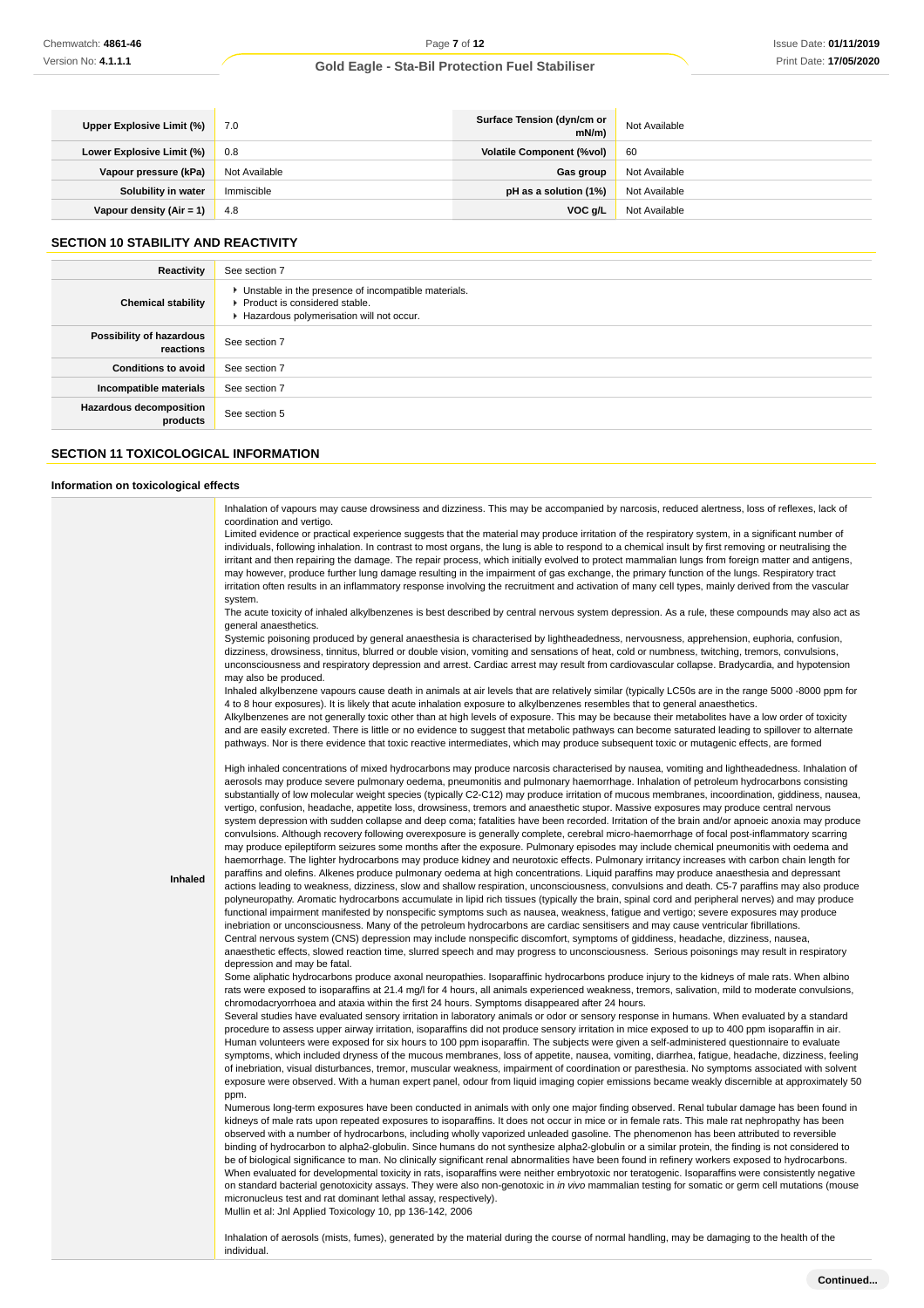| Ingestion                                  | Accidental ingestion of the material may be damaging to the health of the individual.<br>pneumonitis; serious consequences may result.<br>bluish coloured skin (cyanosis).                                                                                                                                                                                                                                                                                                                                                                                                                                                                                                                                                                                                                                                                                                                                                                                                                                                                                                                                                                                                                                                                                                                                                                                                                                                                                                                                                                                                                                                                                                                                                                                                                                                                                                                                                                                                                                                                                                                                                                                                                                                                                                                                                                                                                                                                                                                                                                                                                                                                                                                                                                                                                                                                                                                                                                                                                                                                                                                                                                                                                                                                                                                                                                                                                                                                                                                                                                                                                                                                                                                                                                                                                                                                                                                                                                                                                                                                                                                                                                                                                                                                                                                                                                                                                                                                                                                         | Swallowing of the liquid may cause aspiration of vomit into the lungs with the risk of haemorrhaging, pulmonary oedema, progressing to chemical<br>Signs and symptoms of chemical (aspiration) pneumonitis may include coughing, gasping, choking, burning of the mouth, difficult breathing, and    |  |
|--------------------------------------------|----------------------------------------------------------------------------------------------------------------------------------------------------------------------------------------------------------------------------------------------------------------------------------------------------------------------------------------------------------------------------------------------------------------------------------------------------------------------------------------------------------------------------------------------------------------------------------------------------------------------------------------------------------------------------------------------------------------------------------------------------------------------------------------------------------------------------------------------------------------------------------------------------------------------------------------------------------------------------------------------------------------------------------------------------------------------------------------------------------------------------------------------------------------------------------------------------------------------------------------------------------------------------------------------------------------------------------------------------------------------------------------------------------------------------------------------------------------------------------------------------------------------------------------------------------------------------------------------------------------------------------------------------------------------------------------------------------------------------------------------------------------------------------------------------------------------------------------------------------------------------------------------------------------------------------------------------------------------------------------------------------------------------------------------------------------------------------------------------------------------------------------------------------------------------------------------------------------------------------------------------------------------------------------------------------------------------------------------------------------------------------------------------------------------------------------------------------------------------------------------------------------------------------------------------------------------------------------------------------------------------------------------------------------------------------------------------------------------------------------------------------------------------------------------------------------------------------------------------------------------------------------------------------------------------------------------------------------------------------------------------------------------------------------------------------------------------------------------------------------------------------------------------------------------------------------------------------------------------------------------------------------------------------------------------------------------------------------------------------------------------------------------------------------------------------------------------------------------------------------------------------------------------------------------------------------------------------------------------------------------------------------------------------------------------------------------------------------------------------------------------------------------------------------------------------------------------------------------------------------------------------------------------------------------------------------------------------------------------------------------------------------------------------------------------------------------------------------------------------------------------------------------------------------------------------------------------------------------------------------------------------------------------------------------------------------------------------------------------------------------------------------------------------------------------------------------------------------------------------------------------|------------------------------------------------------------------------------------------------------------------------------------------------------------------------------------------------------------------------------------------------------------------------------------------------------|--|
| <b>Skin Contact</b>                        | The liquid may be miscible with fats or oils and may degrease the skin, producing a skin reaction described as non-allergic contact dermatitis.<br>The material is unlikely to produce an irritant dermatitis as described in EC Directives.<br>Repeated exposure may cause skin cracking, flaking or drying following normal handling and use.<br>Skin contact with the material may damage the health of the individual; systemic effects may result following absorption.<br>Dermally, isoparaffins have produced slight to moderate irritation in animals and humans under occluded patch conditions where evaporation<br>cannot freely occur. However, they are not irritating in non-occluded tests, which are a more realistic simulation of human exposure. They have<br>not been found to be sensitisers in guinea pig or human patch testing. However, occasional rare idiosyncratic sensitisation reactions in humans<br>have been reported.<br>Open cuts, abraded or irritated skin should not be exposed to this material<br>The material may accentuate any pre-existing dermatitis condition<br>Entry into the blood-stream through, for example, cuts, abrasions, puncture wounds or lesions, may produce systemic injury with harmful effects.<br>Examine the skin prior to the use of the material and ensure that any external damage is suitably protected.                                                                                                                                                                                                                                                                                                                                                                                                                                                                                                                                                                                                                                                                                                                                                                                                                                                                                                                                                                                                                                                                                                                                                                                                                                                                                                                                                                                                                                                                                                                                                                                                                                                                                                                                                                                                                                                                                                                                                                                                                                                                                                                                                                                                                                                                                                                                                                                                                                                                                                                                                                                                                                                                                                                                                                                                                                                                                                                                                                                                                                                                                                                    |                                                                                                                                                                                                                                                                                                      |  |
| Eye                                        | is expected to produce significant ocular lesions which are present twenty-four hours or more after instillation into the eye(s) of experimental<br>(conjunctivitis); temporary impairment of vision and/or other transient eye damage/ulceration may occur.                                                                                                                                                                                                                                                                                                                                                                                                                                                                                                                                                                                                                                                                                                                                                                                                                                                                                                                                                                                                                                                                                                                                                                                                                                                                                                                                                                                                                                                                                                                                                                                                                                                                                                                                                                                                                                                                                                                                                                                                                                                                                                                                                                                                                                                                                                                                                                                                                                                                                                                                                                                                                                                                                                                                                                                                                                                                                                                                                                                                                                                                                                                                                                                                                                                                                                                                                                                                                                                                                                                                                                                                                                                                                                                                                                                                                                                                                                                                                                                                                                                                                                                                                                                                                                       | Limited evidence exists, or practical experience suggests, that the material may cause eye irritation in a substantial number of individuals and/or<br>animals. Repeated or prolonged eye contact may cause inflammation characterised by temporary redness (similar to windburn) of the conjunctiva |  |
| Chronic                                    | Limited evidence suggests that repeated or long-term occupational exposure may produce cumulative health effects involving organs or<br>biochemical systems.<br>Repeated or prolonged exposure to mixed hydrocarbons may produce narcosis with dizziness, weakness, irritability, concentration and/or<br>memory loss, tremor in the fingers and tongue, vertigo, olfactory disorders, constriction of visual field, paraesthesias of the extremities, weight<br>loss and anaemia and degenerative changes in the liver and kidney. Chronic exposure by petroleum workers, to the lighter hydrocarbons, has<br>been associated with visual disturbances, damage to the central nervous system, peripheral neuropathies (including numbness and<br>paraesthesias), psychological and neurophysiological deficits, bone marrow toxicities (including hypoplasia possibly due to benzene) and hepatic<br>and renal involvement. Chronic dermal exposure to petroleum hydrocarbons may result in defatting which produces localised dermatoses.<br>Surface cracking and erosion may also increase susceptibility to infection by microorganisms. One epidemiological study of petroleum refinery<br>workers has reported elevations in standard mortality ratios for skin cancer along with a dose-response relationship indicating an association<br>between routine workplace exposure to petroleum or one of its constituents and skin cancer, particularly melanoma. Other studies have been<br>unable to confirm this finding.<br>Hydrocarbon solvents are liquid hydrocarbon fractions derived from petroleum processing streams, containing only carbon and hydrogen atoms,<br>with carbon numbers ranging from approximately C5-C20 and boiling between approximately 35-370 deg C. Many of the hydrocarbon solvents<br>have complex and variable compositions with constituents of 4 types, alkanes (normal paraffins, isoparaffins, and cycloparaffins) and aromatics<br>(primarily alkylated one- and two-ring species). Despite the compositional complexity, most hydrocarbon solvent constituents have similar<br>toxicological properties, and the overall toxicological hazards can be characterized in generic terms. Hydrocarbon solvents can cause chemical<br>pneumonitis if aspirated into the lung, and those that are volatile can cause acute CNS effects and/or ocular and respiratory irritation at exposure<br>levels exceeding occupational recommendations. Otherwise, there are few toxicologically important effects. The exceptions, n-hexane and<br>naphthalene, have unique toxicological properties<br>Animal studies:<br>No deaths or treatment related signs of toxicity were observed in rats exposed to light alkylate naphtha (paraffinic hydrocarbons) at<br>concentrations of 668, 2220 and 6646 ppm for 6 hrs/day, 5 days/wk for 13 weeks. Increased liver weights and kidney toxicity (male rats) was<br>observed in high dose animals. Exposure to pregnant rats at concentrations of 137, 3425 and 6850 ppm did not adversely affect reproduction or<br>cause maternal or foetal toxicity. Lifetime skin painting studies in mice with similar naphthas have shown weak or no carcinogenic activity<br>following prolonged and repeated exposure. Similar<br>naphthas/distillates, when tested at nonirritating dose levels, did not show any significant carcinogenic activity indicating that this tumorigenic<br>response is likely related to chronic irritation and not to dose. The mutagenic potential of naphthas has been reported to be largely negative in a<br>variety of mutagenicity tests. The exact relationship between these results and human health is not known. Some components of this product<br>have been shown to produce a species specific, sex hormonal dependent kidney lesion in male rats from repeated oral or inhalation exposure.<br>Subsequent research has shown that the kidney damage develops via the formation of a alpha-2u-globulin, a mechanism unique to the male rat.<br>Humans do not form alpha-2u-globulin, therefore, the kidney effects resulting from this mechanism are not relevant in human.<br>Repeated application of mildly hydrotreated oils (principally paraffinic), to mouse skin, induced skin tumours; no tumours were induced with<br>severely hydrotreated oils.<br>Chronic solvent inhalation exposures may result in nervous system impairment and liver and blood changes. [PATTYS] |                                                                                                                                                                                                                                                                                                      |  |
| Gold Eagle - Sta-Bil Protection            | <b>TOXICITY</b>                                                                                                                                                                                                                                                                                                                                                                                                                                                                                                                                                                                                                                                                                                                                                                                                                                                                                                                                                                                                                                                                                                                                                                                                                                                                                                                                                                                                                                                                                                                                                                                                                                                                                                                                                                                                                                                                                                                                                                                                                                                                                                                                                                                                                                                                                                                                                                                                                                                                                                                                                                                                                                                                                                                                                                                                                                                                                                                                                                                                                                                                                                                                                                                                                                                                                                                                                                                                                                                                                                                                                                                                                                                                                                                                                                                                                                                                                                                                                                                                                                                                                                                                                                                                                                                                                                                                                                                                                                                                                    | <b>IRRITATION</b>                                                                                                                                                                                                                                                                                    |  |
| <b>Fuel Stabiliser</b>                     | Not Available                                                                                                                                                                                                                                                                                                                                                                                                                                                                                                                                                                                                                                                                                                                                                                                                                                                                                                                                                                                                                                                                                                                                                                                                                                                                                                                                                                                                                                                                                                                                                                                                                                                                                                                                                                                                                                                                                                                                                                                                                                                                                                                                                                                                                                                                                                                                                                                                                                                                                                                                                                                                                                                                                                                                                                                                                                                                                                                                                                                                                                                                                                                                                                                                                                                                                                                                                                                                                                                                                                                                                                                                                                                                                                                                                                                                                                                                                                                                                                                                                                                                                                                                                                                                                                                                                                                                                                                                                                                                                      | Not Available                                                                                                                                                                                                                                                                                        |  |
| isoparaffins petroleum<br>hydrotreated HFP | <b>TOXICITY</b><br>dermal (rat) LD50: >2000 mg/kg[1]<br>Oral (rat) LD50: >5000 mg/kg[2]                                                                                                                                                                                                                                                                                                                                                                                                                                                                                                                                                                                                                                                                                                                                                                                                                                                                                                                                                                                                                                                                                                                                                                                                                                                                                                                                                                                                                                                                                                                                                                                                                                                                                                                                                                                                                                                                                                                                                                                                                                                                                                                                                                                                                                                                                                                                                                                                                                                                                                                                                                                                                                                                                                                                                                                                                                                                                                                                                                                                                                                                                                                                                                                                                                                                                                                                                                                                                                                                                                                                                                                                                                                                                                                                                                                                                                                                                                                                                                                                                                                                                                                                                                                                                                                                                                                                                                                                            | <b>IRRITATION</b><br>Eye: no adverse effect observed (not irritating)[1]<br>Skin: adverse effect observed (irritating)[1]<br>Skin: no adverse effect observed (not irritating)[1]                                                                                                                    |  |
|                                            | <b>TOXICITY</b>                                                                                                                                                                                                                                                                                                                                                                                                                                                                                                                                                                                                                                                                                                                                                                                                                                                                                                                                                                                                                                                                                                                                                                                                                                                                                                                                                                                                                                                                                                                                                                                                                                                                                                                                                                                                                                                                                                                                                                                                                                                                                                                                                                                                                                                                                                                                                                                                                                                                                                                                                                                                                                                                                                                                                                                                                                                                                                                                                                                                                                                                                                                                                                                                                                                                                                                                                                                                                                                                                                                                                                                                                                                                                                                                                                                                                                                                                                                                                                                                                                                                                                                                                                                                                                                                                                                                                                                                                                                                                    | <b>IRRITATION</b>                                                                                                                                                                                                                                                                                    |  |
|                                            | dermal (rat) LD50: >2000 mg/kg[1]                                                                                                                                                                                                                                                                                                                                                                                                                                                                                                                                                                                                                                                                                                                                                                                                                                                                                                                                                                                                                                                                                                                                                                                                                                                                                                                                                                                                                                                                                                                                                                                                                                                                                                                                                                                                                                                                                                                                                                                                                                                                                                                                                                                                                                                                                                                                                                                                                                                                                                                                                                                                                                                                                                                                                                                                                                                                                                                                                                                                                                                                                                                                                                                                                                                                                                                                                                                                                                                                                                                                                                                                                                                                                                                                                                                                                                                                                                                                                                                                                                                                                                                                                                                                                                                                                                                                                                                                                                                                  | Eye (rabbit): 100 mg SEVERE                                                                                                                                                                                                                                                                          |  |
|                                            | Inhalation (rat) LC50: 449.48655 mg/l/4H[2]                                                                                                                                                                                                                                                                                                                                                                                                                                                                                                                                                                                                                                                                                                                                                                                                                                                                                                                                                                                                                                                                                                                                                                                                                                                                                                                                                                                                                                                                                                                                                                                                                                                                                                                                                                                                                                                                                                                                                                                                                                                                                                                                                                                                                                                                                                                                                                                                                                                                                                                                                                                                                                                                                                                                                                                                                                                                                                                                                                                                                                                                                                                                                                                                                                                                                                                                                                                                                                                                                                                                                                                                                                                                                                                                                                                                                                                                                                                                                                                                                                                                                                                                                                                                                                                                                                                                                                                                                                                        | Eye (rabbit): 100 mg/24h-moderate                                                                                                                                                                                                                                                                    |  |
| ethylene glycol monobutyl                  | Oral (rat) LD50: 250 mg/kg <sup>[2]</sup>                                                                                                                                                                                                                                                                                                                                                                                                                                                                                                                                                                                                                                                                                                                                                                                                                                                                                                                                                                                                                                                                                                                                                                                                                                                                                                                                                                                                                                                                                                                                                                                                                                                                                                                                                                                                                                                                                                                                                                                                                                                                                                                                                                                                                                                                                                                                                                                                                                                                                                                                                                                                                                                                                                                                                                                                                                                                                                                                                                                                                                                                                                                                                                                                                                                                                                                                                                                                                                                                                                                                                                                                                                                                                                                                                                                                                                                                                                                                                                                                                                                                                                                                                                                                                                                                                                                                                                                                                                                          | Eye: adverse effect observed (irritating)[1]                                                                                                                                                                                                                                                         |  |
| ether                                      |                                                                                                                                                                                                                                                                                                                                                                                                                                                                                                                                                                                                                                                                                                                                                                                                                                                                                                                                                                                                                                                                                                                                                                                                                                                                                                                                                                                                                                                                                                                                                                                                                                                                                                                                                                                                                                                                                                                                                                                                                                                                                                                                                                                                                                                                                                                                                                                                                                                                                                                                                                                                                                                                                                                                                                                                                                                                                                                                                                                                                                                                                                                                                                                                                                                                                                                                                                                                                                                                                                                                                                                                                                                                                                                                                                                                                                                                                                                                                                                                                                                                                                                                                                                                                                                                                                                                                                                                                                                                                                    | Skin (rabbit): 500 mg, open; mild                                                                                                                                                                                                                                                                    |  |
|                                            |                                                                                                                                                                                                                                                                                                                                                                                                                                                                                                                                                                                                                                                                                                                                                                                                                                                                                                                                                                                                                                                                                                                                                                                                                                                                                                                                                                                                                                                                                                                                                                                                                                                                                                                                                                                                                                                                                                                                                                                                                                                                                                                                                                                                                                                                                                                                                                                                                                                                                                                                                                                                                                                                                                                                                                                                                                                                                                                                                                                                                                                                                                                                                                                                                                                                                                                                                                                                                                                                                                                                                                                                                                                                                                                                                                                                                                                                                                                                                                                                                                                                                                                                                                                                                                                                                                                                                                                                                                                                                                    |                                                                                                                                                                                                                                                                                                      |  |

**Legend:** 1. Value obtained from Europe ECHA Registered Substances - Acute toxicity 2.\* Value obtained from manufacturer's SDS. Unless otherwise specified data extracted from RTECS - Register of Toxic Effect of chemical Substances

Skin: adverse effect observed (irritating)[1] Skin: no adverse effect observed (not irritating)[1]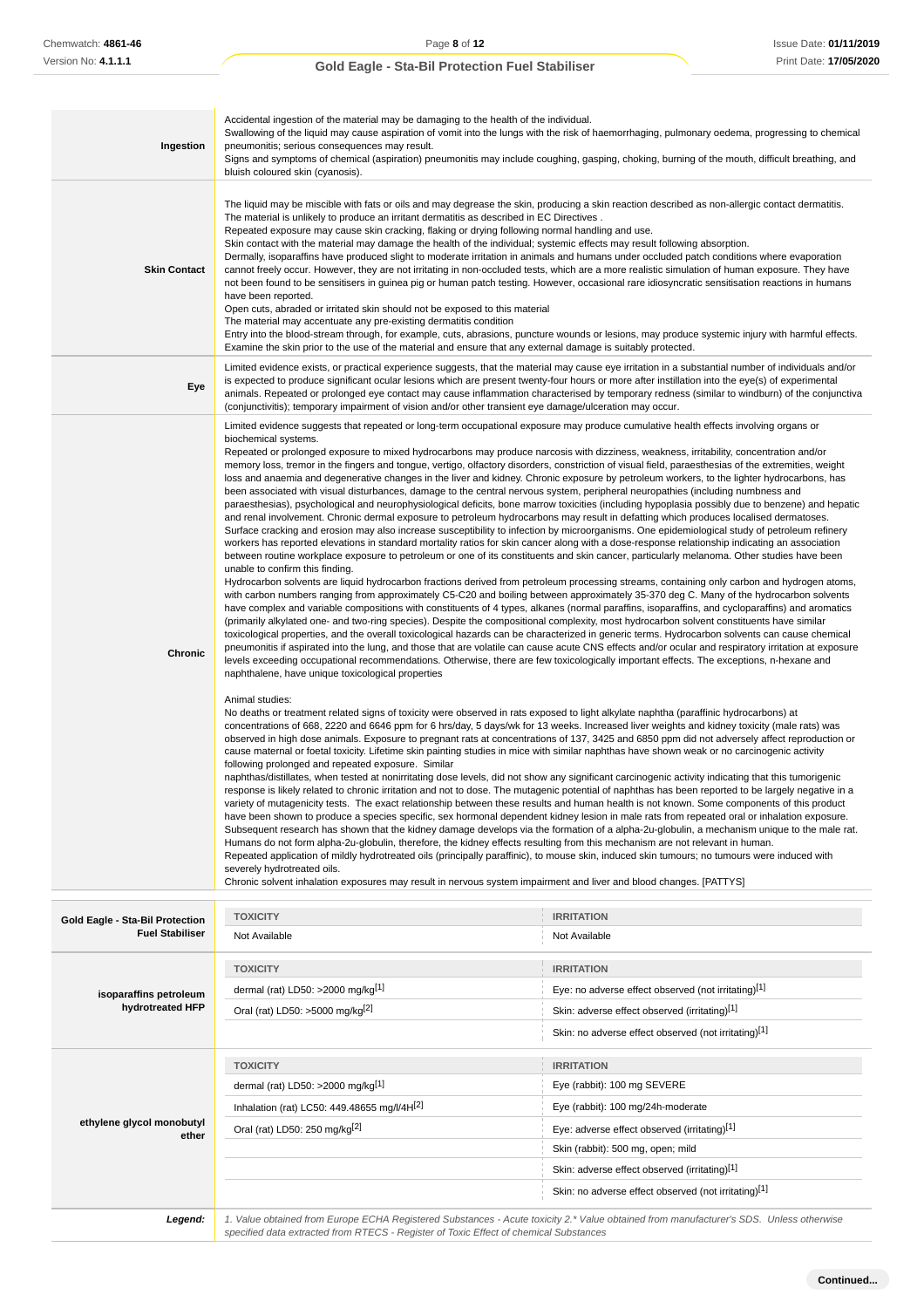| <b>ISOPARAFFINS PETROLEUM</b><br><b>HYDROTREATED HFP</b> | No significant acute toxicological data identified in literature search.<br>Studies indicate that normal, branched and cyclic paraffins are absorbed from the mammalian gastrointestinal tract and that the absorption of<br>n-paraffins is inversely proportional to the carbon chain length, with little absorption above C30. With respect to the carbon chain lengths likely to<br>be present in mineral oil, n-paraffins may be absorbed to a greater extent that iso- or cyclo-paraffins.<br>The major classes of hydrocarbons have been shown to be well absorbed by the gastrointestinal tract in various species. In many cases, the<br>hydrophobic hydrocarbons are ingested in association with dietary lipids. The dependence of hydrocarbon absorption on concomitant triglyceride<br>digestion and absorption, is known as the "hydrocarbon continuum hypothesis", and asserts that a series of solubilising phases in the intestinal<br>lumen, created by dietary triglycerides and their digestion products, afford hydrocarbons a route to the lipid phase of the intestinal absorptive cell<br>(enterocyte) membrane. While some hydrocarbons may traverse the mucosal epithelium unmetabolised and appear as solutes in lipoprotein<br>particles in intestinal lymph, there is evidence that most hydrocarbons partially separate from nutrient lipids and undergo metabolic transformation<br>in the enterocyte. The enterocyte may play a major role in determining the proportion of an absorbed hydrocarbon that, by escaping initial<br>biotransformation, becomes available for deposition in its unchanged form in peripheral tissues such as adipose tissue, or in the liver.                                                                                                                                                                                                                                                                                                                                                                                                                                                                                                                                                                                                                                                                                                                                                                                                                                                                                                                                                                                                                                                                                                                                                                                                                                                                                                                                                                                                                                                                                                                                                                                                                                                                                                                                                                                                                                                                                                                                                                                                                                                                                                                                                                                                                                                                                                                                                                                                                                                                                                                                                                                                                                                                                                                                                                                                                                                                                                                                                                                                                                                                                                                                                                                                                                                                                                                                                                                                                                                                                                                                                                                                                                                                                                                                                                                                                                                                                                                                                                                                                                                                                                                                                                                                                                                                                                                                                                                                                                                                                                                                                                                                                                                                                                                                                                                                                                                                                                                                                                                                                                                                                                                                                                                                                                                                                                                                                                                                                                                                                                                                                                                                                                                                                                                                                                                                                                                                                                                                                                                                                                                                                                                                                                                                                                                                                                                                                                                                                                                                                                                                                                                                                                                                                                                                                                                                                                                                                                                                                                                                                                                                                                                                                                                                                                                                                                                                                                                                |
|----------------------------------------------------------|---------------------------------------------------------------------------------------------------------------------------------------------------------------------------------------------------------------------------------------------------------------------------------------------------------------------------------------------------------------------------------------------------------------------------------------------------------------------------------------------------------------------------------------------------------------------------------------------------------------------------------------------------------------------------------------------------------------------------------------------------------------------------------------------------------------------------------------------------------------------------------------------------------------------------------------------------------------------------------------------------------------------------------------------------------------------------------------------------------------------------------------------------------------------------------------------------------------------------------------------------------------------------------------------------------------------------------------------------------------------------------------------------------------------------------------------------------------------------------------------------------------------------------------------------------------------------------------------------------------------------------------------------------------------------------------------------------------------------------------------------------------------------------------------------------------------------------------------------------------------------------------------------------------------------------------------------------------------------------------------------------------------------------------------------------------------------------------------------------------------------------------------------------------------------------------------------------------------------------------------------------------------------------------------------------------------------------------------------------------------------------------------------------------------------------------------------------------------------------------------------------------------------------------------------------------------------------------------------------------------------------------------------------------------------------------------------------------------------------------------------------------------------------------------------------------------------------------------------------------------------------------------------------------------------------------------------------------------------------------------------------------------------------------------------------------------------------------------------------------------------------------------------------------------------------------------------------------------------------------------------------------------------------------------------------------------------------------------------------------------------------------------------------------------------------------------------------------------------------------------------------------------------------------------------------------------------------------------------------------------------------------------------------------------------------------------------------------------------------------------------------------------------------------------------------------------------------------------------------------------------------------------------------------------------------------------------------------------------------------------------------------------------------------------------------------------------------------------------------------------------------------------------------------------------------------------------------------------------------------------------------------------------------------------------------------------------------------------------------------------------------------------------------------------------------------------------------------------------------------------------------------------------------------------------------------------------------------------------------------------------------------------------------------------------------------------------------------------------------------------------------------------------------------------------------------------------------------------------------------------------------------------------------------------------------------------------------------------------------------------------------------------------------------------------------------------------------------------------------------------------------------------------------------------------------------------------------------------------------------------------------------------------------------------------------------------------------------------------------------------------------------------------------------------------------------------------------------------------------------------------------------------------------------------------------------------------------------------------------------------------------------------------------------------------------------------------------------------------------------------------------------------------------------------------------------------------------------------------------------------------------------------------------------------------------------------------------------------------------------------------------------------------------------------------------------------------------------------------------------------------------------------------------------------------------------------------------------------------------------------------------------------------------------------------------------------------------------------------------------------------------------------------------------------------------------------------------------------------------------------------------------------------------------------------------------------------------------------------------------------------------------------------------------------------------------------------------------------------------------------------------------------------------------------------------------------------------------------------------------------------------------------------------------------------------------------------------------------------------------------------------------------------------------------------------------------------------------------------------------------------------------------------------------------------------------------------------------------------------------------------------------------------------------------------------------------------------------------------------------------------------------------------------------------------------------------------------------------------------------------------------------------------------------------------------------------------------------------------------------------------------------------------------------------------------------------------------------------------------------------------------------------------------------------------------------------------------------------------------------------------------------------------------------------------------------------------------------------------------------------------------------------------------------------------------------------------------------------------------------------------------------------------------------------------------------------------------------------------------------------------------------------------------------------------------------------------------------------------------------------------------------------------------------------------------------------------------------------------------------------------------------------------------------------------------------------------------------------------------------------------------------------------------------------------------------------------------------------------------------------------------------------------------------------------------------------------------------------------------------------------------------------------------------------------------------------------------------------------------------------------------------------------------------------------------------------------------------------------------|
| <b>ETHYLENE GLYCOL</b><br><b>MONOBUTYL ETHER</b>         | NOTE: Changes in kidney, liver, spleen and lungs are observed in animals exposed to high concentrations of this substance by all routes. **<br>ASCC (NZ) SDS<br>The material may produce severe irritation to the eye causing pronounced inflammation. Repeated or prolonged exposure to irritants may<br>produce conjunctivitis.<br>The material may cause skin irritation after prolonged or repeated exposure and may produce a contact dermatitis (nonallergic). This form of<br>dermatitis is often characterised by skin redness (erythema) and swelling epidermis. Histologically there may be intercellular oedema of the<br>spongy layer (spongiosis) and intracellular oedema of the epidermis.<br>For ethylene glycol monoalkyl ethers and their acetates (EGMAEs):<br>Typical members of this category are ethylene glycol propylene ether (EGPE), ethylene glycol butyl ether (EGBE) and ethylene glycol hexyl ether<br>(EGHE) and their acetates.<br>EGMAEs are substrates for alcohol dehydrogenase isozyme ADH-3, which catalyzes the conversion of their terminal alcohols to aldehydes<br>(which are transient metabolites). Further, rapid conversion of the aldehydes by aldehyde dehydrogenase produces alkoxyacetic acids, which are<br>the predominant urinary metabolites of mono substituted glycol ethers.<br>Acute Toxicity: Oral LD50 values in rats for all category members range from 739 (EGHE) to 3089 mg/kg bw (EGPE), with values increasing<br>with decreasing molecular weight. Four to six hour acute inhalation toxicity studies were conducted for these chemicals in rats at the highest<br>vapour concentrations practically achievable. Values range from LC0 > 85 ppm (508 mg/m3) for EGHE, LC50 > 400ppm (2620 mg/m3) for<br>EGBEA to LC50 > 2132 ppm (9061 mg/m3) for EGPE. No lethality was observed for any of these materials under these conditions. Dermal LD50<br>values in rabbits range from 435 mg/kg bw (EGBE) to 1500 mg/kg bw (EGBEA). Overall these category members can be considered to be of low<br>to moderate acute toxicity. All category members cause reversible irritation to skin and eyes, with EGBEA less irritating and EGHE more irritating<br>than the other category members. EGPE and EGBE are not sensitisers in experimental animals or humans. Signs of acute toxicity in rats, mice<br>and rabbits are consistent with haemolysis (with the exception of EGHE) and non-specific CNS depression typical of organic solvents in general.<br>Alkoxyacetic acid metabolites, propoxyacetic acid (PAA) and butoxyacetic acid (BAA), are responsible for the red blood cell hemolysis. Signs of<br>toxicity in humans deliberately ingesting cleaning fluids containing 9-22% EGBE are similar to those of rats, with the exception of haemolysis.<br>Although decreased blood haemoglobin and/or haemoglobinuria were observed in some of the human cases, it is not clear if this was due to<br>haemolysis or haemodilution as a result of administration of large volumes of fluid. Red blood cells of humans are many-fold more resistant to<br>toxicity from EGPE and EGBE in vitro than those of rats.<br>Repeat dose toxicity: The fact that the NOAEL for repeated dose toxicity of EGBE is less than that of EGPE is consistent with red blood cells<br>being more sensitive to EGBE than EGPE. Blood from mice, rats, hamsters, rabbits and baboons were sensitive to the effects of BAA in vitro and<br>displayed similar responses, which included erythrocyte swelling (increased haematocrit and mean corpuscular hemoglobin), followed by<br>hemolysis. Blood from humans, pigs, dogs, cats, and guinea pigs was less sensitive to haemolysis by BAA in vitro.<br>Mutagenicity: In the absence and presence of metabolic activation, EGBE tested negative for mutagenicity in Ames tests conducted in S.<br>typhimurium strains TA97, TA98, TA100, TA1535 and TA1537 and EGHE tested negative in strains TA98, TA100, TA1535, TA1537 and<br>TA1538. In vitro cytogenicity and sister chromatid exchange assays with EGBE and EGHE in Chinese Hamster Ovary Cells with and without<br>metabolic activation and in vivo micronucleus tests with EGBE in rats and mice were negative, indicating that these glycol ethers are not<br>genotoxic.<br>Carcinogenicity: In a 2-year inhalation chronic toxicity and carcinogenicity study with EGBE in rats and mice a significant increase in the<br>incidence of liver haemangiosarcomas was seen in male mice and forestomach tumours in female mice. It was decided that based on the mode<br>of action data available, there was no significant hazard for human carcinogenicity<br>Reproductive and developmental toxicity. The results of reproductive and developmental toxicity studies indicate that the glycol ethers in this<br>category are not selectively toxic to the reproductive system or developing fetus, developmental toxicity is secondary to maternal toxicity. The<br>repeated dose toxicity studies in which reproductive organs were examined indicate that the members of this category are not associated with<br>toxicity to reproductive organs (including the testes).<br>Results of the developmental toxicity studies conducted via inhalation exposures during gestation periods on EGPE (rabbits -125, 250, 500 ppm<br>or 531, 1062, or 2125 mg/m3 and rats - 100, 200, 300, 400 ppm or 425, 850, 1275, or 1700 mg/m3), EGBE (rat and rabbit - 25, 50, 100, 200 ppm<br>or 121, 241, 483, or 966 mg/m3), and EGHE (rat and rabbit - 20.8, 41.4, 79.2 ppm or 124, 248, or 474 mg/m3) indicate that the members of the<br>category are not teratogenic.<br>The NOAELs for developmental toxicity are greater than 500 ppm or 2125 mg/m3 (rabbit-EGPE), 100 ppm or 425 mg/m3 (rat-EGPE), 50 ppm or<br>241 mg/m3 (rat EGBE) and 100 ppm or 483 mg/m3 (rabbit EGBE) and greater than 79.2 ppm or 474 mg/m3 (rat and rabbit-EGHE).<br>Exposure of pregnant rats to ethylene glycol monobutyl ether (2-butoxyethanol) at 100 ppm or rabbits at 200 ppm during organogenesis resulted<br>in maternal toxicity and embryotoxicity including a decreased number of viable implantations per litter. Slight foetoxicity in the form of poorly<br>ossified or unossified skeletal elements was also apparent in rats. Teratogenic effects were not observed in other species.<br>At least one researcher has stated that the reproductive effects were less than that of other monoalkyl ethers of ethylene glycol.<br>Chronic exposure may cause anaemia, macrocytosis, abnormally large red cells and abnormal red cell fragility.<br>Exposure of male and female rats and mice for 14 weeks to 2 years produced a regenerative haemolytic anaemia and subsequent effects on the<br>haemopoietic system in rats and mice. In addition, 2-butoxyethanol exposures caused increases in the incidence of neoplasms and<br>nonneoplastic lesions (1). The occurrence of the anaemia was concentration-dependent and more pronounced in rats and females. In this study<br>it was proposed that 2-butoxyethanol at concentrations of 500 ppm and greater produced an acute disseminated thrombosis and bone infarction<br>in male and female rats as a result of severe acute haemolysis and reduced deformability of erythrocytes or through anoxic damage to<br>endothelial cells that compromise blood flow. In two-year studies, 2-butoxyethanol continued to affect circulating erythroid mass, inducing a<br>responsive anaemia. Rats showed a marginal increase in the incidence of benign or malignant pheochromocytomas (combined) of the adrenal<br>gland. In mice, 2-butoxyethanol exposure resulted in a concentration dependent increase in the incidence of squamous cell papilloma or<br>carcinoma of the forestomach. It was hypothesised that exposure-induced irritation produced inflammatory and hyperplastic effects in the<br>forestomach and that the neoplasia were associated with a continuation of the injury/ degeneration process. Exposure also produced a<br>concentration -dependent increase in the incidence of haemangiosarcoma of the liver of male mice and hepatocellular carcinoma.<br>1: NTP Toxicology Program Technical report Series 484, March 2000.<br>For ethylene glycol:<br>Ethylene glycol is quickly and extensively absorbed through the gastrointestinal tract. Limited information suggests that it is also absorbed<br>through the respiratory tract; dermal absorption is apparently slow. Following absorption, ethylene glycol is distributed throughout the body<br>according to total body water. In most mammalian species, including humans, ethylene glycol is initially metabolised by alcohol.<br>dehydrogenase to form glycolaldehyde, which is rapidly converted to glycolic acid and glyoxal by aldehyde oxidase and aldehyde<br>dehydrogenase. These metabolites are oxidised to glyoxylate; glyoxylate may be further metabolised to formic acid, oxalic acid, and glycine. |

Breakdown of both glycine and formic acid can generate CO2, which is one of the major elimination products of ethylene glycol. In addition to exhaled CO2, ethylene glycol is eliminated in the urine as both the parent compound and glycolic acid. Elimination of ethylene glycol from the

**Continued...**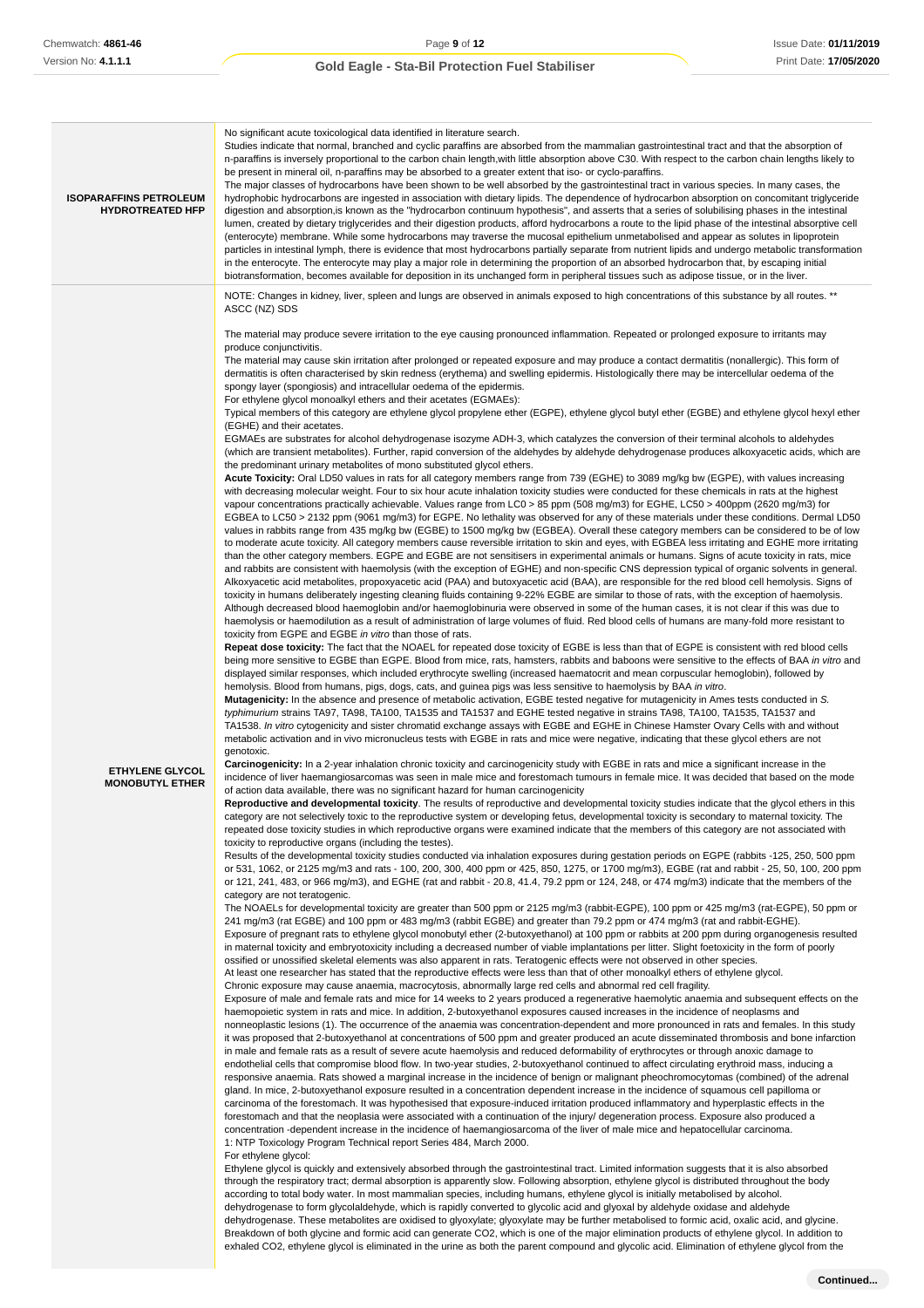| Respiratory Effects. Respiratory system involvement occurs 12-24 hours after ingestion of sufficient amounts of ethylene glycol and is<br>considered to be part of a second stage in ethylene glycol poisoning The symptoms include hyperventilation, shallow rapid breathing, and<br>generalized pulmonary edema with calcium oxalate crystals occasionally present in the lung parenchyma. Respiratory system involvement<br>appears to be dose-dependent and occurs concomitantly with cardiovascular changes. Pulmonary infiltrates and other changes compatible with<br>adult respiratory distress syndrome (ARDS) may characterise the second stage of ethylene glycol poisoning Pulmonary oedema can be<br>secondary to cardiac failure, ARDS, or aspiration of gastric contents. Symptoms related to acidosis such as hyperpnea and tachypnea are<br>frequently observed; however, major respiratory morbidities such as pulmonary edema and bronchopneumonia are relatively rare and usually<br>only observed with extreme poisoning (e.g., in only 5 of 36 severely poisoned cases).<br>Cardiovascular Effects. Cardiovascular system involvement in humans occurs at the same time as respiratory system involvement, during the<br>second phase of oral ethylene glycol poisoning, which is 12-24 hours after acute exposure. The symptoms of cardiac involvement include<br>tachycardia, ventricular gallop and cardiac enlargement. Ingestion of ethylene glycol may also cause hypertension or hypotension, which may<br>progress to cardiogenic shock. Myocarditis has been observed at autopsy in cases of people who died following acute ingestion of ethylene<br>glycol. As in the case of respiratory effects, cardiovascular involvement occurs with ingestion of relatively high doses of ethylene glycol.<br>Nevertheless, circulatory disturbances are a rare occurrence, having been reported in only 8 of 36 severely poisoned cases. Therefore, it appears<br>that acute exposure to high levels of ethylene glycol can cause serious cardiovascular effects in humans. The effects of a long-term, low-dose<br>exposure are unknown.<br>Gastrointestinal Effects. Nausea, vomiting with or without blood, pyrosis, and abdominal cramping and pain are common early effects of acute<br>ethylene glycol ingestion. Acute effects of ethylene glycol ingestion in one patient included intermittent diarrhea and abdominal pain, which were<br>attributed to mild colonic ischaemia; severe abdominal pain secondary to colonic stricture and perforation developed 3 months after ingestion,<br>and histology of the resected colon showed birefringent crystals highly suggestive of oxalate deposition.<br><b>Musculoskeletal Effects.</b> Reported musculoskeletal effects in cases of acute ethylene glycol poisoning have included diffuse muscle tenderness<br>and myalgias associated with elevated serum creatinine phosphokinase levels, and myoclonic jerks and tetanic contractions associated with<br>hypocalcaemia.<br>Hepatic Effects. Central hydropic or fatty degeneration, parenchymal necrosis, and calcium oxalate crystals in the liver have been observed at<br>autopsy in cases of people who died following acute ingestion of ethylene glycol.<br>Renal Effects. Adverse renal effects after ethylene glycol ingestion in humans can be observed during the third stage of ethylene glycol toxicity<br>24-72 hours after acute exposure. The hallmark of renal toxicity is the presence of birefringent calcium oxalate monohydrate crystals deposited in<br>renal tubules and their presence in urine after ingestion of relatively high amounts of ethylene glycol. Other signs of nephrotoxicity can include<br>tubular cell degeneration and necrosis and tubular interstitial inflammation. If untreated, the degree of renal damage caused by high doses of<br>ethylene glycol progresses and leads to haematuria, proteinuria, decreased renal function, oliguria, anuria, and ultimately renal failure. These<br>changes in the kidney are linked to acute tubular necrosis but normal or near normal renal function can return with adequate supportive therapy.<br>Metabolic Effects. One of the major adverse effects following acute oral exposure of humans to ethylene glycol involves metabolic changes.<br>These changes occur as early as 12 hours after ethylene glycol exposure. Ethylene glycol intoxication is accompanied by metabolic acidosis<br>which is manifested by decreased pH and bicarbonate content of serum and other bodily fluids caused by accumulation of excess glycolic acid.<br>Other characteristic metabolic effects of ethylene glycol poisoning are increased serum anion gap, increased osmolal gap, and hypocalcaemia.<br>Serum anion gap is calculated from concentrations of sodium, chloride, and bicarbonate, is normally 12-16 mM, and is typically elevated after<br>ethylene glycol ingestion due to increases in unmeasured metabolite anions (mainly glycolate).<br>Neurological Effects: Adverse neurological reactions are among the first symptoms to appear in humans after ethylene glycol ingestion. These<br>early neurotoxic effects are also the only symptoms attributed to unmetabolised ethylene glycol. Together with metabolic changes, they occur<br>during the period of 30 minutes to 12 hours after exposure and are considered to be part of the first stage in ethylene glycol intoxication. In cases<br>of acute intoxication, in which a large amount of ethylene glycol is ingested over a very short time period, there is a progression of neurological<br>manifestations which, if not treated, may lead to generalized seizures and coma. Ataxia, slurred speech, confusion, and somnolence are common<br>during the initial phase of ethylene glycol intoxication as are irritation, restlessness, and disorientation. Cerebral edema and crystalline deposits of<br>calcium oxalate in the walls of small blood vessels in the brain were found at autopsy in people who died after acute ethylene glycol ingestion.<br>Effects on cranial nerves appear late (generally 5-20 days post-ingestion), are relatively rare, and according to some investigators constitute a<br>fourth, late cerebral phase in ethylene glycol intoxication. Clinical manifestations of the cranial neuropathy commonly involve lower motor neurons<br>of the facial and bulbar nerves and are reversible over many months.<br>Reproductive Effects: Reproductive function after intermediate-duration oral exposure to ethylene glycol has been tested in three multi-<br>generation studies (one in rats and two in mice) and several shorter studies (15-20 days in rats and mice). In these studies, effects on fertility,<br>foetal viability, and male reproductive organs were observed in mice, while the only effect in rats was an increase in gestational duration.<br>Developmental Effects: The developmental toxicity of ethylene glycol has been assessed in several acute-duration studies using mice, rats, and<br>rabbits. Available studies indicate that malformations, especially skeletal malformations occur in both mice and rats exposed during gestation;<br>mice are apparently more sensitive to the developmental effects of ethylene glycol. Other evidence of embyrotoxicity in laboratory animals<br>exposed to ethylene glycol exposure includes reduction in foetal body weight.<br><b>Cancer:</b> No studies were located regarding cancer effects in humans or animals after dermal exposure to ethylene glycol.<br>Genotoxic Effects: Studies in humans have not addressed the genotoxic effects of ethylene glycol. However, available in vivo and in<br>vitro laboratory studies provide consistently negative genotoxicity results for ethylene glycol. | plasma in both humans and laboratory animals is rapid after oral exposure; elimination half-lives are in the range of 1-4 hours in most species |
|-------------------------------------------------------------------------------------------------------------------------------------------------------------------------------------------------------------------------------------------------------------------------------------------------------------------------------------------------------------------------------------------------------------------------------------------------------------------------------------------------------------------------------------------------------------------------------------------------------------------------------------------------------------------------------------------------------------------------------------------------------------------------------------------------------------------------------------------------------------------------------------------------------------------------------------------------------------------------------------------------------------------------------------------------------------------------------------------------------------------------------------------------------------------------------------------------------------------------------------------------------------------------------------------------------------------------------------------------------------------------------------------------------------------------------------------------------------------------------------------------------------------------------------------------------------------------------------------------------------------------------------------------------------------------------------------------------------------------------------------------------------------------------------------------------------------------------------------------------------------------------------------------------------------------------------------------------------------------------------------------------------------------------------------------------------------------------------------------------------------------------------------------------------------------------------------------------------------------------------------------------------------------------------------------------------------------------------------------------------------------------------------------------------------------------------------------------------------------------------------------------------------------------------------------------------------------------------------------------------------------------------------------------------------------------------------------------------------------------------------------------------------------------------------------------------------------------------------------------------------------------------------------------------------------------------------------------------------------------------------------------------------------------------------------------------------------------------------------------------------------------------------------------------------------------------------------------------------------------------------------------------------------------------------------------------------------------------------------------------------------------------------------------------------------------------------------------------------------------------------------------------------------------------------------------------------------------------------------------------------------------------------------------------------------------------------------------------------------------------------------------------------------------------------------------------------------------------------------------------------------------------------------------------------------------------------------------------------------------------------------------------------------------------------------------------------------------------------------------------------------------------------------------------------------------------------------------------------------------------------------------------------------------------------------------------------------------------------------------------------------------------------------------------------------------------------------------------------------------------------------------------------------------------------------------------------------------------------------------------------------------------------------------------------------------------------------------------------------------------------------------------------------------------------------------------------------------------------------------------------------------------------------------------------------------------------------------------------------------------------------------------------------------------------------------------------------------------------------------------------------------------------------------------------------------------------------------------------------------------------------------------------------------------------------------------------------------------------------------------------------------------------------------------------------------------------------------------------------------------------------------------------------------------------------------------------------------------------------------------------------------------------------------------------------------------------------------------------------------------------------------------------------------------------------------------------------------------------------------------------------------------------------------------------------------------------------------------------------------------------------------------------------------------------------------------------------------------------------------------------------------------------------------------------------------------------------------------------------------------------------------------------------------------------------------------------------------------------------------------------------------------------------------------------------------------------------------------------------------------------------------------------------------------------------------------------------------------------------------------------------------------------------------------------------------------------------------------------------------------------------------------------------------------------------------------------------------------------------------------------------------------------------------------------------------------------------------------------------------------------------------------------------------------------------------------------------------------------------------------------------------------------------------------------------------------------------------------------------------------------------------------------------------------------------------------------------------------------------------------------------------------------------------------------------------------------------------------------------------------------------------------------------------------------------------------------------------------------------------------------------------------------------------------------------------------------------------------------------------------------------------------------------------------------------------------------------------------------------------------------------------------------------------------------------|-------------------------------------------------------------------------------------------------------------------------------------------------|
|                                                                                                                                                                                                                                                                                                                                                                                                                                                                                                                                                                                                                                                                                                                                                                                                                                                                                                                                                                                                                                                                                                                                                                                                                                                                                                                                                                                                                                                                                                                                                                                                                                                                                                                                                                                                                                                                                                                                                                                                                                                                                                                                                                                                                                                                                                                                                                                                                                                                                                                                                                                                                                                                                                                                                                                                                                                                                                                                                                                                                                                                                                                                                                                                                                                                                                                                                                                                                                                                                                                                                                                                                                                                                                                                                                                                                                                                                                                                                                                                                                                                                                                                                                                                                                                                                                                                                                                                                                                                                                                                                                                                                                                                                                                                                                                                                                                                                                                                                                                                                                                                                                                                                                                                                                                                                                                                                                                                                                                                                                                                                                                                                                                                                                                                                                                                                                                                                                                                                                                                                                                                                                                                                                                                                                                                                                                                                                                                                                                                                                                                                                                                                                                                                                                                                                                                                                                                                                                                                                                                                                                                                                                                                                                                                                                                                                                                                                                                                                                                                                                                                                                                                                                                                                                                                                                                                                                                                                                         | tested.                                                                                                                                         |
|                                                                                                                                                                                                                                                                                                                                                                                                                                                                                                                                                                                                                                                                                                                                                                                                                                                                                                                                                                                                                                                                                                                                                                                                                                                                                                                                                                                                                                                                                                                                                                                                                                                                                                                                                                                                                                                                                                                                                                                                                                                                                                                                                                                                                                                                                                                                                                                                                                                                                                                                                                                                                                                                                                                                                                                                                                                                                                                                                                                                                                                                                                                                                                                                                                                                                                                                                                                                                                                                                                                                                                                                                                                                                                                                                                                                                                                                                                                                                                                                                                                                                                                                                                                                                                                                                                                                                                                                                                                                                                                                                                                                                                                                                                                                                                                                                                                                                                                                                                                                                                                                                                                                                                                                                                                                                                                                                                                                                                                                                                                                                                                                                                                                                                                                                                                                                                                                                                                                                                                                                                                                                                                                                                                                                                                                                                                                                                                                                                                                                                                                                                                                                                                                                                                                                                                                                                                                                                                                                                                                                                                                                                                                                                                                                                                                                                                                                                                                                                                                                                                                                                                                                                                                                                                                                                                                                                                                                                                         |                                                                                                                                                 |
|                                                                                                                                                                                                                                                                                                                                                                                                                                                                                                                                                                                                                                                                                                                                                                                                                                                                                                                                                                                                                                                                                                                                                                                                                                                                                                                                                                                                                                                                                                                                                                                                                                                                                                                                                                                                                                                                                                                                                                                                                                                                                                                                                                                                                                                                                                                                                                                                                                                                                                                                                                                                                                                                                                                                                                                                                                                                                                                                                                                                                                                                                                                                                                                                                                                                                                                                                                                                                                                                                                                                                                                                                                                                                                                                                                                                                                                                                                                                                                                                                                                                                                                                                                                                                                                                                                                                                                                                                                                                                                                                                                                                                                                                                                                                                                                                                                                                                                                                                                                                                                                                                                                                                                                                                                                                                                                                                                                                                                                                                                                                                                                                                                                                                                                                                                                                                                                                                                                                                                                                                                                                                                                                                                                                                                                                                                                                                                                                                                                                                                                                                                                                                                                                                                                                                                                                                                                                                                                                                                                                                                                                                                                                                                                                                                                                                                                                                                                                                                                                                                                                                                                                                                                                                                                                                                                                                                                                                                                         |                                                                                                                                                 |
|                                                                                                                                                                                                                                                                                                                                                                                                                                                                                                                                                                                                                                                                                                                                                                                                                                                                                                                                                                                                                                                                                                                                                                                                                                                                                                                                                                                                                                                                                                                                                                                                                                                                                                                                                                                                                                                                                                                                                                                                                                                                                                                                                                                                                                                                                                                                                                                                                                                                                                                                                                                                                                                                                                                                                                                                                                                                                                                                                                                                                                                                                                                                                                                                                                                                                                                                                                                                                                                                                                                                                                                                                                                                                                                                                                                                                                                                                                                                                                                                                                                                                                                                                                                                                                                                                                                                                                                                                                                                                                                                                                                                                                                                                                                                                                                                                                                                                                                                                                                                                                                                                                                                                                                                                                                                                                                                                                                                                                                                                                                                                                                                                                                                                                                                                                                                                                                                                                                                                                                                                                                                                                                                                                                                                                                                                                                                                                                                                                                                                                                                                                                                                                                                                                                                                                                                                                                                                                                                                                                                                                                                                                                                                                                                                                                                                                                                                                                                                                                                                                                                                                                                                                                                                                                                                                                                                                                                                                                         |                                                                                                                                                 |
|                                                                                                                                                                                                                                                                                                                                                                                                                                                                                                                                                                                                                                                                                                                                                                                                                                                                                                                                                                                                                                                                                                                                                                                                                                                                                                                                                                                                                                                                                                                                                                                                                                                                                                                                                                                                                                                                                                                                                                                                                                                                                                                                                                                                                                                                                                                                                                                                                                                                                                                                                                                                                                                                                                                                                                                                                                                                                                                                                                                                                                                                                                                                                                                                                                                                                                                                                                                                                                                                                                                                                                                                                                                                                                                                                                                                                                                                                                                                                                                                                                                                                                                                                                                                                                                                                                                                                                                                                                                                                                                                                                                                                                                                                                                                                                                                                                                                                                                                                                                                                                                                                                                                                                                                                                                                                                                                                                                                                                                                                                                                                                                                                                                                                                                                                                                                                                                                                                                                                                                                                                                                                                                                                                                                                                                                                                                                                                                                                                                                                                                                                                                                                                                                                                                                                                                                                                                                                                                                                                                                                                                                                                                                                                                                                                                                                                                                                                                                                                                                                                                                                                                                                                                                                                                                                                                                                                                                                                                         |                                                                                                                                                 |
|                                                                                                                                                                                                                                                                                                                                                                                                                                                                                                                                                                                                                                                                                                                                                                                                                                                                                                                                                                                                                                                                                                                                                                                                                                                                                                                                                                                                                                                                                                                                                                                                                                                                                                                                                                                                                                                                                                                                                                                                                                                                                                                                                                                                                                                                                                                                                                                                                                                                                                                                                                                                                                                                                                                                                                                                                                                                                                                                                                                                                                                                                                                                                                                                                                                                                                                                                                                                                                                                                                                                                                                                                                                                                                                                                                                                                                                                                                                                                                                                                                                                                                                                                                                                                                                                                                                                                                                                                                                                                                                                                                                                                                                                                                                                                                                                                                                                                                                                                                                                                                                                                                                                                                                                                                                                                                                                                                                                                                                                                                                                                                                                                                                                                                                                                                                                                                                                                                                                                                                                                                                                                                                                                                                                                                                                                                                                                                                                                                                                                                                                                                                                                                                                                                                                                                                                                                                                                                                                                                                                                                                                                                                                                                                                                                                                                                                                                                                                                                                                                                                                                                                                                                                                                                                                                                                                                                                                                                                         |                                                                                                                                                 |
|                                                                                                                                                                                                                                                                                                                                                                                                                                                                                                                                                                                                                                                                                                                                                                                                                                                                                                                                                                                                                                                                                                                                                                                                                                                                                                                                                                                                                                                                                                                                                                                                                                                                                                                                                                                                                                                                                                                                                                                                                                                                                                                                                                                                                                                                                                                                                                                                                                                                                                                                                                                                                                                                                                                                                                                                                                                                                                                                                                                                                                                                                                                                                                                                                                                                                                                                                                                                                                                                                                                                                                                                                                                                                                                                                                                                                                                                                                                                                                                                                                                                                                                                                                                                                                                                                                                                                                                                                                                                                                                                                                                                                                                                                                                                                                                                                                                                                                                                                                                                                                                                                                                                                                                                                                                                                                                                                                                                                                                                                                                                                                                                                                                                                                                                                                                                                                                                                                                                                                                                                                                                                                                                                                                                                                                                                                                                                                                                                                                                                                                                                                                                                                                                                                                                                                                                                                                                                                                                                                                                                                                                                                                                                                                                                                                                                                                                                                                                                                                                                                                                                                                                                                                                                                                                                                                                                                                                                                                         |                                                                                                                                                 |
|                                                                                                                                                                                                                                                                                                                                                                                                                                                                                                                                                                                                                                                                                                                                                                                                                                                                                                                                                                                                                                                                                                                                                                                                                                                                                                                                                                                                                                                                                                                                                                                                                                                                                                                                                                                                                                                                                                                                                                                                                                                                                                                                                                                                                                                                                                                                                                                                                                                                                                                                                                                                                                                                                                                                                                                                                                                                                                                                                                                                                                                                                                                                                                                                                                                                                                                                                                                                                                                                                                                                                                                                                                                                                                                                                                                                                                                                                                                                                                                                                                                                                                                                                                                                                                                                                                                                                                                                                                                                                                                                                                                                                                                                                                                                                                                                                                                                                                                                                                                                                                                                                                                                                                                                                                                                                                                                                                                                                                                                                                                                                                                                                                                                                                                                                                                                                                                                                                                                                                                                                                                                                                                                                                                                                                                                                                                                                                                                                                                                                                                                                                                                                                                                                                                                                                                                                                                                                                                                                                                                                                                                                                                                                                                                                                                                                                                                                                                                                                                                                                                                                                                                                                                                                                                                                                                                                                                                                                                         |                                                                                                                                                 |
|                                                                                                                                                                                                                                                                                                                                                                                                                                                                                                                                                                                                                                                                                                                                                                                                                                                                                                                                                                                                                                                                                                                                                                                                                                                                                                                                                                                                                                                                                                                                                                                                                                                                                                                                                                                                                                                                                                                                                                                                                                                                                                                                                                                                                                                                                                                                                                                                                                                                                                                                                                                                                                                                                                                                                                                                                                                                                                                                                                                                                                                                                                                                                                                                                                                                                                                                                                                                                                                                                                                                                                                                                                                                                                                                                                                                                                                                                                                                                                                                                                                                                                                                                                                                                                                                                                                                                                                                                                                                                                                                                                                                                                                                                                                                                                                                                                                                                                                                                                                                                                                                                                                                                                                                                                                                                                                                                                                                                                                                                                                                                                                                                                                                                                                                                                                                                                                                                                                                                                                                                                                                                                                                                                                                                                                                                                                                                                                                                                                                                                                                                                                                                                                                                                                                                                                                                                                                                                                                                                                                                                                                                                                                                                                                                                                                                                                                                                                                                                                                                                                                                                                                                                                                                                                                                                                                                                                                                                                         |                                                                                                                                                 |
|                                                                                                                                                                                                                                                                                                                                                                                                                                                                                                                                                                                                                                                                                                                                                                                                                                                                                                                                                                                                                                                                                                                                                                                                                                                                                                                                                                                                                                                                                                                                                                                                                                                                                                                                                                                                                                                                                                                                                                                                                                                                                                                                                                                                                                                                                                                                                                                                                                                                                                                                                                                                                                                                                                                                                                                                                                                                                                                                                                                                                                                                                                                                                                                                                                                                                                                                                                                                                                                                                                                                                                                                                                                                                                                                                                                                                                                                                                                                                                                                                                                                                                                                                                                                                                                                                                                                                                                                                                                                                                                                                                                                                                                                                                                                                                                                                                                                                                                                                                                                                                                                                                                                                                                                                                                                                                                                                                                                                                                                                                                                                                                                                                                                                                                                                                                                                                                                                                                                                                                                                                                                                                                                                                                                                                                                                                                                                                                                                                                                                                                                                                                                                                                                                                                                                                                                                                                                                                                                                                                                                                                                                                                                                                                                                                                                                                                                                                                                                                                                                                                                                                                                                                                                                                                                                                                                                                                                                                                         |                                                                                                                                                 |
|                                                                                                                                                                                                                                                                                                                                                                                                                                                                                                                                                                                                                                                                                                                                                                                                                                                                                                                                                                                                                                                                                                                                                                                                                                                                                                                                                                                                                                                                                                                                                                                                                                                                                                                                                                                                                                                                                                                                                                                                                                                                                                                                                                                                                                                                                                                                                                                                                                                                                                                                                                                                                                                                                                                                                                                                                                                                                                                                                                                                                                                                                                                                                                                                                                                                                                                                                                                                                                                                                                                                                                                                                                                                                                                                                                                                                                                                                                                                                                                                                                                                                                                                                                                                                                                                                                                                                                                                                                                                                                                                                                                                                                                                                                                                                                                                                                                                                                                                                                                                                                                                                                                                                                                                                                                                                                                                                                                                                                                                                                                                                                                                                                                                                                                                                                                                                                                                                                                                                                                                                                                                                                                                                                                                                                                                                                                                                                                                                                                                                                                                                                                                                                                                                                                                                                                                                                                                                                                                                                                                                                                                                                                                                                                                                                                                                                                                                                                                                                                                                                                                                                                                                                                                                                                                                                                                                                                                                                                         |                                                                                                                                                 |
|                                                                                                                                                                                                                                                                                                                                                                                                                                                                                                                                                                                                                                                                                                                                                                                                                                                                                                                                                                                                                                                                                                                                                                                                                                                                                                                                                                                                                                                                                                                                                                                                                                                                                                                                                                                                                                                                                                                                                                                                                                                                                                                                                                                                                                                                                                                                                                                                                                                                                                                                                                                                                                                                                                                                                                                                                                                                                                                                                                                                                                                                                                                                                                                                                                                                                                                                                                                                                                                                                                                                                                                                                                                                                                                                                                                                                                                                                                                                                                                                                                                                                                                                                                                                                                                                                                                                                                                                                                                                                                                                                                                                                                                                                                                                                                                                                                                                                                                                                                                                                                                                                                                                                                                                                                                                                                                                                                                                                                                                                                                                                                                                                                                                                                                                                                                                                                                                                                                                                                                                                                                                                                                                                                                                                                                                                                                                                                                                                                                                                                                                                                                                                                                                                                                                                                                                                                                                                                                                                                                                                                                                                                                                                                                                                                                                                                                                                                                                                                                                                                                                                                                                                                                                                                                                                                                                                                                                                                                         |                                                                                                                                                 |
|                                                                                                                                                                                                                                                                                                                                                                                                                                                                                                                                                                                                                                                                                                                                                                                                                                                                                                                                                                                                                                                                                                                                                                                                                                                                                                                                                                                                                                                                                                                                                                                                                                                                                                                                                                                                                                                                                                                                                                                                                                                                                                                                                                                                                                                                                                                                                                                                                                                                                                                                                                                                                                                                                                                                                                                                                                                                                                                                                                                                                                                                                                                                                                                                                                                                                                                                                                                                                                                                                                                                                                                                                                                                                                                                                                                                                                                                                                                                                                                                                                                                                                                                                                                                                                                                                                                                                                                                                                                                                                                                                                                                                                                                                                                                                                                                                                                                                                                                                                                                                                                                                                                                                                                                                                                                                                                                                                                                                                                                                                                                                                                                                                                                                                                                                                                                                                                                                                                                                                                                                                                                                                                                                                                                                                                                                                                                                                                                                                                                                                                                                                                                                                                                                                                                                                                                                                                                                                                                                                                                                                                                                                                                                                                                                                                                                                                                                                                                                                                                                                                                                                                                                                                                                                                                                                                                                                                                                                                         |                                                                                                                                                 |
|                                                                                                                                                                                                                                                                                                                                                                                                                                                                                                                                                                                                                                                                                                                                                                                                                                                                                                                                                                                                                                                                                                                                                                                                                                                                                                                                                                                                                                                                                                                                                                                                                                                                                                                                                                                                                                                                                                                                                                                                                                                                                                                                                                                                                                                                                                                                                                                                                                                                                                                                                                                                                                                                                                                                                                                                                                                                                                                                                                                                                                                                                                                                                                                                                                                                                                                                                                                                                                                                                                                                                                                                                                                                                                                                                                                                                                                                                                                                                                                                                                                                                                                                                                                                                                                                                                                                                                                                                                                                                                                                                                                                                                                                                                                                                                                                                                                                                                                                                                                                                                                                                                                                                                                                                                                                                                                                                                                                                                                                                                                                                                                                                                                                                                                                                                                                                                                                                                                                                                                                                                                                                                                                                                                                                                                                                                                                                                                                                                                                                                                                                                                                                                                                                                                                                                                                                                                                                                                                                                                                                                                                                                                                                                                                                                                                                                                                                                                                                                                                                                                                                                                                                                                                                                                                                                                                                                                                                                                         |                                                                                                                                                 |
|                                                                                                                                                                                                                                                                                                                                                                                                                                                                                                                                                                                                                                                                                                                                                                                                                                                                                                                                                                                                                                                                                                                                                                                                                                                                                                                                                                                                                                                                                                                                                                                                                                                                                                                                                                                                                                                                                                                                                                                                                                                                                                                                                                                                                                                                                                                                                                                                                                                                                                                                                                                                                                                                                                                                                                                                                                                                                                                                                                                                                                                                                                                                                                                                                                                                                                                                                                                                                                                                                                                                                                                                                                                                                                                                                                                                                                                                                                                                                                                                                                                                                                                                                                                                                                                                                                                                                                                                                                                                                                                                                                                                                                                                                                                                                                                                                                                                                                                                                                                                                                                                                                                                                                                                                                                                                                                                                                                                                                                                                                                                                                                                                                                                                                                                                                                                                                                                                                                                                                                                                                                                                                                                                                                                                                                                                                                                                                                                                                                                                                                                                                                                                                                                                                                                                                                                                                                                                                                                                                                                                                                                                                                                                                                                                                                                                                                                                                                                                                                                                                                                                                                                                                                                                                                                                                                                                                                                                                                         |                                                                                                                                                 |
|                                                                                                                                                                                                                                                                                                                                                                                                                                                                                                                                                                                                                                                                                                                                                                                                                                                                                                                                                                                                                                                                                                                                                                                                                                                                                                                                                                                                                                                                                                                                                                                                                                                                                                                                                                                                                                                                                                                                                                                                                                                                                                                                                                                                                                                                                                                                                                                                                                                                                                                                                                                                                                                                                                                                                                                                                                                                                                                                                                                                                                                                                                                                                                                                                                                                                                                                                                                                                                                                                                                                                                                                                                                                                                                                                                                                                                                                                                                                                                                                                                                                                                                                                                                                                                                                                                                                                                                                                                                                                                                                                                                                                                                                                                                                                                                                                                                                                                                                                                                                                                                                                                                                                                                                                                                                                                                                                                                                                                                                                                                                                                                                                                                                                                                                                                                                                                                                                                                                                                                                                                                                                                                                                                                                                                                                                                                                                                                                                                                                                                                                                                                                                                                                                                                                                                                                                                                                                                                                                                                                                                                                                                                                                                                                                                                                                                                                                                                                                                                                                                                                                                                                                                                                                                                                                                                                                                                                                                                         |                                                                                                                                                 |
|                                                                                                                                                                                                                                                                                                                                                                                                                                                                                                                                                                                                                                                                                                                                                                                                                                                                                                                                                                                                                                                                                                                                                                                                                                                                                                                                                                                                                                                                                                                                                                                                                                                                                                                                                                                                                                                                                                                                                                                                                                                                                                                                                                                                                                                                                                                                                                                                                                                                                                                                                                                                                                                                                                                                                                                                                                                                                                                                                                                                                                                                                                                                                                                                                                                                                                                                                                                                                                                                                                                                                                                                                                                                                                                                                                                                                                                                                                                                                                                                                                                                                                                                                                                                                                                                                                                                                                                                                                                                                                                                                                                                                                                                                                                                                                                                                                                                                                                                                                                                                                                                                                                                                                                                                                                                                                                                                                                                                                                                                                                                                                                                                                                                                                                                                                                                                                                                                                                                                                                                                                                                                                                                                                                                                                                                                                                                                                                                                                                                                                                                                                                                                                                                                                                                                                                                                                                                                                                                                                                                                                                                                                                                                                                                                                                                                                                                                                                                                                                                                                                                                                                                                                                                                                                                                                                                                                                                                                                         |                                                                                                                                                 |
|                                                                                                                                                                                                                                                                                                                                                                                                                                                                                                                                                                                                                                                                                                                                                                                                                                                                                                                                                                                                                                                                                                                                                                                                                                                                                                                                                                                                                                                                                                                                                                                                                                                                                                                                                                                                                                                                                                                                                                                                                                                                                                                                                                                                                                                                                                                                                                                                                                                                                                                                                                                                                                                                                                                                                                                                                                                                                                                                                                                                                                                                                                                                                                                                                                                                                                                                                                                                                                                                                                                                                                                                                                                                                                                                                                                                                                                                                                                                                                                                                                                                                                                                                                                                                                                                                                                                                                                                                                                                                                                                                                                                                                                                                                                                                                                                                                                                                                                                                                                                                                                                                                                                                                                                                                                                                                                                                                                                                                                                                                                                                                                                                                                                                                                                                                                                                                                                                                                                                                                                                                                                                                                                                                                                                                                                                                                                                                                                                                                                                                                                                                                                                                                                                                                                                                                                                                                                                                                                                                                                                                                                                                                                                                                                                                                                                                                                                                                                                                                                                                                                                                                                                                                                                                                                                                                                                                                                                                                         |                                                                                                                                                 |
|                                                                                                                                                                                                                                                                                                                                                                                                                                                                                                                                                                                                                                                                                                                                                                                                                                                                                                                                                                                                                                                                                                                                                                                                                                                                                                                                                                                                                                                                                                                                                                                                                                                                                                                                                                                                                                                                                                                                                                                                                                                                                                                                                                                                                                                                                                                                                                                                                                                                                                                                                                                                                                                                                                                                                                                                                                                                                                                                                                                                                                                                                                                                                                                                                                                                                                                                                                                                                                                                                                                                                                                                                                                                                                                                                                                                                                                                                                                                                                                                                                                                                                                                                                                                                                                                                                                                                                                                                                                                                                                                                                                                                                                                                                                                                                                                                                                                                                                                                                                                                                                                                                                                                                                                                                                                                                                                                                                                                                                                                                                                                                                                                                                                                                                                                                                                                                                                                                                                                                                                                                                                                                                                                                                                                                                                                                                                                                                                                                                                                                                                                                                                                                                                                                                                                                                                                                                                                                                                                                                                                                                                                                                                                                                                                                                                                                                                                                                                                                                                                                                                                                                                                                                                                                                                                                                                                                                                                                                         |                                                                                                                                                 |
|                                                                                                                                                                                                                                                                                                                                                                                                                                                                                                                                                                                                                                                                                                                                                                                                                                                                                                                                                                                                                                                                                                                                                                                                                                                                                                                                                                                                                                                                                                                                                                                                                                                                                                                                                                                                                                                                                                                                                                                                                                                                                                                                                                                                                                                                                                                                                                                                                                                                                                                                                                                                                                                                                                                                                                                                                                                                                                                                                                                                                                                                                                                                                                                                                                                                                                                                                                                                                                                                                                                                                                                                                                                                                                                                                                                                                                                                                                                                                                                                                                                                                                                                                                                                                                                                                                                                                                                                                                                                                                                                                                                                                                                                                                                                                                                                                                                                                                                                                                                                                                                                                                                                                                                                                                                                                                                                                                                                                                                                                                                                                                                                                                                                                                                                                                                                                                                                                                                                                                                                                                                                                                                                                                                                                                                                                                                                                                                                                                                                                                                                                                                                                                                                                                                                                                                                                                                                                                                                                                                                                                                                                                                                                                                                                                                                                                                                                                                                                                                                                                                                                                                                                                                                                                                                                                                                                                                                                                                         |                                                                                                                                                 |
|                                                                                                                                                                                                                                                                                                                                                                                                                                                                                                                                                                                                                                                                                                                                                                                                                                                                                                                                                                                                                                                                                                                                                                                                                                                                                                                                                                                                                                                                                                                                                                                                                                                                                                                                                                                                                                                                                                                                                                                                                                                                                                                                                                                                                                                                                                                                                                                                                                                                                                                                                                                                                                                                                                                                                                                                                                                                                                                                                                                                                                                                                                                                                                                                                                                                                                                                                                                                                                                                                                                                                                                                                                                                                                                                                                                                                                                                                                                                                                                                                                                                                                                                                                                                                                                                                                                                                                                                                                                                                                                                                                                                                                                                                                                                                                                                                                                                                                                                                                                                                                                                                                                                                                                                                                                                                                                                                                                                                                                                                                                                                                                                                                                                                                                                                                                                                                                                                                                                                                                                                                                                                                                                                                                                                                                                                                                                                                                                                                                                                                                                                                                                                                                                                                                                                                                                                                                                                                                                                                                                                                                                                                                                                                                                                                                                                                                                                                                                                                                                                                                                                                                                                                                                                                                                                                                                                                                                                                                         |                                                                                                                                                 |
|                                                                                                                                                                                                                                                                                                                                                                                                                                                                                                                                                                                                                                                                                                                                                                                                                                                                                                                                                                                                                                                                                                                                                                                                                                                                                                                                                                                                                                                                                                                                                                                                                                                                                                                                                                                                                                                                                                                                                                                                                                                                                                                                                                                                                                                                                                                                                                                                                                                                                                                                                                                                                                                                                                                                                                                                                                                                                                                                                                                                                                                                                                                                                                                                                                                                                                                                                                                                                                                                                                                                                                                                                                                                                                                                                                                                                                                                                                                                                                                                                                                                                                                                                                                                                                                                                                                                                                                                                                                                                                                                                                                                                                                                                                                                                                                                                                                                                                                                                                                                                                                                                                                                                                                                                                                                                                                                                                                                                                                                                                                                                                                                                                                                                                                                                                                                                                                                                                                                                                                                                                                                                                                                                                                                                                                                                                                                                                                                                                                                                                                                                                                                                                                                                                                                                                                                                                                                                                                                                                                                                                                                                                                                                                                                                                                                                                                                                                                                                                                                                                                                                                                                                                                                                                                                                                                                                                                                                                                         |                                                                                                                                                 |
|                                                                                                                                                                                                                                                                                                                                                                                                                                                                                                                                                                                                                                                                                                                                                                                                                                                                                                                                                                                                                                                                                                                                                                                                                                                                                                                                                                                                                                                                                                                                                                                                                                                                                                                                                                                                                                                                                                                                                                                                                                                                                                                                                                                                                                                                                                                                                                                                                                                                                                                                                                                                                                                                                                                                                                                                                                                                                                                                                                                                                                                                                                                                                                                                                                                                                                                                                                                                                                                                                                                                                                                                                                                                                                                                                                                                                                                                                                                                                                                                                                                                                                                                                                                                                                                                                                                                                                                                                                                                                                                                                                                                                                                                                                                                                                                                                                                                                                                                                                                                                                                                                                                                                                                                                                                                                                                                                                                                                                                                                                                                                                                                                                                                                                                                                                                                                                                                                                                                                                                                                                                                                                                                                                                                                                                                                                                                                                                                                                                                                                                                                                                                                                                                                                                                                                                                                                                                                                                                                                                                                                                                                                                                                                                                                                                                                                                                                                                                                                                                                                                                                                                                                                                                                                                                                                                                                                                                                                                         |                                                                                                                                                 |
|                                                                                                                                                                                                                                                                                                                                                                                                                                                                                                                                                                                                                                                                                                                                                                                                                                                                                                                                                                                                                                                                                                                                                                                                                                                                                                                                                                                                                                                                                                                                                                                                                                                                                                                                                                                                                                                                                                                                                                                                                                                                                                                                                                                                                                                                                                                                                                                                                                                                                                                                                                                                                                                                                                                                                                                                                                                                                                                                                                                                                                                                                                                                                                                                                                                                                                                                                                                                                                                                                                                                                                                                                                                                                                                                                                                                                                                                                                                                                                                                                                                                                                                                                                                                                                                                                                                                                                                                                                                                                                                                                                                                                                                                                                                                                                                                                                                                                                                                                                                                                                                                                                                                                                                                                                                                                                                                                                                                                                                                                                                                                                                                                                                                                                                                                                                                                                                                                                                                                                                                                                                                                                                                                                                                                                                                                                                                                                                                                                                                                                                                                                                                                                                                                                                                                                                                                                                                                                                                                                                                                                                                                                                                                                                                                                                                                                                                                                                                                                                                                                                                                                                                                                                                                                                                                                                                                                                                                                                         |                                                                                                                                                 |
|                                                                                                                                                                                                                                                                                                                                                                                                                                                                                                                                                                                                                                                                                                                                                                                                                                                                                                                                                                                                                                                                                                                                                                                                                                                                                                                                                                                                                                                                                                                                                                                                                                                                                                                                                                                                                                                                                                                                                                                                                                                                                                                                                                                                                                                                                                                                                                                                                                                                                                                                                                                                                                                                                                                                                                                                                                                                                                                                                                                                                                                                                                                                                                                                                                                                                                                                                                                                                                                                                                                                                                                                                                                                                                                                                                                                                                                                                                                                                                                                                                                                                                                                                                                                                                                                                                                                                                                                                                                                                                                                                                                                                                                                                                                                                                                                                                                                                                                                                                                                                                                                                                                                                                                                                                                                                                                                                                                                                                                                                                                                                                                                                                                                                                                                                                                                                                                                                                                                                                                                                                                                                                                                                                                                                                                                                                                                                                                                                                                                                                                                                                                                                                                                                                                                                                                                                                                                                                                                                                                                                                                                                                                                                                                                                                                                                                                                                                                                                                                                                                                                                                                                                                                                                                                                                                                                                                                                                                                         |                                                                                                                                                 |
|                                                                                                                                                                                                                                                                                                                                                                                                                                                                                                                                                                                                                                                                                                                                                                                                                                                                                                                                                                                                                                                                                                                                                                                                                                                                                                                                                                                                                                                                                                                                                                                                                                                                                                                                                                                                                                                                                                                                                                                                                                                                                                                                                                                                                                                                                                                                                                                                                                                                                                                                                                                                                                                                                                                                                                                                                                                                                                                                                                                                                                                                                                                                                                                                                                                                                                                                                                                                                                                                                                                                                                                                                                                                                                                                                                                                                                                                                                                                                                                                                                                                                                                                                                                                                                                                                                                                                                                                                                                                                                                                                                                                                                                                                                                                                                                                                                                                                                                                                                                                                                                                                                                                                                                                                                                                                                                                                                                                                                                                                                                                                                                                                                                                                                                                                                                                                                                                                                                                                                                                                                                                                                                                                                                                                                                                                                                                                                                                                                                                                                                                                                                                                                                                                                                                                                                                                                                                                                                                                                                                                                                                                                                                                                                                                                                                                                                                                                                                                                                                                                                                                                                                                                                                                                                                                                                                                                                                                                                         |                                                                                                                                                 |
|                                                                                                                                                                                                                                                                                                                                                                                                                                                                                                                                                                                                                                                                                                                                                                                                                                                                                                                                                                                                                                                                                                                                                                                                                                                                                                                                                                                                                                                                                                                                                                                                                                                                                                                                                                                                                                                                                                                                                                                                                                                                                                                                                                                                                                                                                                                                                                                                                                                                                                                                                                                                                                                                                                                                                                                                                                                                                                                                                                                                                                                                                                                                                                                                                                                                                                                                                                                                                                                                                                                                                                                                                                                                                                                                                                                                                                                                                                                                                                                                                                                                                                                                                                                                                                                                                                                                                                                                                                                                                                                                                                                                                                                                                                                                                                                                                                                                                                                                                                                                                                                                                                                                                                                                                                                                                                                                                                                                                                                                                                                                                                                                                                                                                                                                                                                                                                                                                                                                                                                                                                                                                                                                                                                                                                                                                                                                                                                                                                                                                                                                                                                                                                                                                                                                                                                                                                                                                                                                                                                                                                                                                                                                                                                                                                                                                                                                                                                                                                                                                                                                                                                                                                                                                                                                                                                                                                                                                                                         |                                                                                                                                                 |
|                                                                                                                                                                                                                                                                                                                                                                                                                                                                                                                                                                                                                                                                                                                                                                                                                                                                                                                                                                                                                                                                                                                                                                                                                                                                                                                                                                                                                                                                                                                                                                                                                                                                                                                                                                                                                                                                                                                                                                                                                                                                                                                                                                                                                                                                                                                                                                                                                                                                                                                                                                                                                                                                                                                                                                                                                                                                                                                                                                                                                                                                                                                                                                                                                                                                                                                                                                                                                                                                                                                                                                                                                                                                                                                                                                                                                                                                                                                                                                                                                                                                                                                                                                                                                                                                                                                                                                                                                                                                                                                                                                                                                                                                                                                                                                                                                                                                                                                                                                                                                                                                                                                                                                                                                                                                                                                                                                                                                                                                                                                                                                                                                                                                                                                                                                                                                                                                                                                                                                                                                                                                                                                                                                                                                                                                                                                                                                                                                                                                                                                                                                                                                                                                                                                                                                                                                                                                                                                                                                                                                                                                                                                                                                                                                                                                                                                                                                                                                                                                                                                                                                                                                                                                                                                                                                                                                                                                                                                         |                                                                                                                                                 |
|                                                                                                                                                                                                                                                                                                                                                                                                                                                                                                                                                                                                                                                                                                                                                                                                                                                                                                                                                                                                                                                                                                                                                                                                                                                                                                                                                                                                                                                                                                                                                                                                                                                                                                                                                                                                                                                                                                                                                                                                                                                                                                                                                                                                                                                                                                                                                                                                                                                                                                                                                                                                                                                                                                                                                                                                                                                                                                                                                                                                                                                                                                                                                                                                                                                                                                                                                                                                                                                                                                                                                                                                                                                                                                                                                                                                                                                                                                                                                                                                                                                                                                                                                                                                                                                                                                                                                                                                                                                                                                                                                                                                                                                                                                                                                                                                                                                                                                                                                                                                                                                                                                                                                                                                                                                                                                                                                                                                                                                                                                                                                                                                                                                                                                                                                                                                                                                                                                                                                                                                                                                                                                                                                                                                                                                                                                                                                                                                                                                                                                                                                                                                                                                                                                                                                                                                                                                                                                                                                                                                                                                                                                                                                                                                                                                                                                                                                                                                                                                                                                                                                                                                                                                                                                                                                                                                                                                                                                                         |                                                                                                                                                 |
|                                                                                                                                                                                                                                                                                                                                                                                                                                                                                                                                                                                                                                                                                                                                                                                                                                                                                                                                                                                                                                                                                                                                                                                                                                                                                                                                                                                                                                                                                                                                                                                                                                                                                                                                                                                                                                                                                                                                                                                                                                                                                                                                                                                                                                                                                                                                                                                                                                                                                                                                                                                                                                                                                                                                                                                                                                                                                                                                                                                                                                                                                                                                                                                                                                                                                                                                                                                                                                                                                                                                                                                                                                                                                                                                                                                                                                                                                                                                                                                                                                                                                                                                                                                                                                                                                                                                                                                                                                                                                                                                                                                                                                                                                                                                                                                                                                                                                                                                                                                                                                                                                                                                                                                                                                                                                                                                                                                                                                                                                                                                                                                                                                                                                                                                                                                                                                                                                                                                                                                                                                                                                                                                                                                                                                                                                                                                                                                                                                                                                                                                                                                                                                                                                                                                                                                                                                                                                                                                                                                                                                                                                                                                                                                                                                                                                                                                                                                                                                                                                                                                                                                                                                                                                                                                                                                                                                                                                                                         |                                                                                                                                                 |
|                                                                                                                                                                                                                                                                                                                                                                                                                                                                                                                                                                                                                                                                                                                                                                                                                                                                                                                                                                                                                                                                                                                                                                                                                                                                                                                                                                                                                                                                                                                                                                                                                                                                                                                                                                                                                                                                                                                                                                                                                                                                                                                                                                                                                                                                                                                                                                                                                                                                                                                                                                                                                                                                                                                                                                                                                                                                                                                                                                                                                                                                                                                                                                                                                                                                                                                                                                                                                                                                                                                                                                                                                                                                                                                                                                                                                                                                                                                                                                                                                                                                                                                                                                                                                                                                                                                                                                                                                                                                                                                                                                                                                                                                                                                                                                                                                                                                                                                                                                                                                                                                                                                                                                                                                                                                                                                                                                                                                                                                                                                                                                                                                                                                                                                                                                                                                                                                                                                                                                                                                                                                                                                                                                                                                                                                                                                                                                                                                                                                                                                                                                                                                                                                                                                                                                                                                                                                                                                                                                                                                                                                                                                                                                                                                                                                                                                                                                                                                                                                                                                                                                                                                                                                                                                                                                                                                                                                                                                         |                                                                                                                                                 |
|                                                                                                                                                                                                                                                                                                                                                                                                                                                                                                                                                                                                                                                                                                                                                                                                                                                                                                                                                                                                                                                                                                                                                                                                                                                                                                                                                                                                                                                                                                                                                                                                                                                                                                                                                                                                                                                                                                                                                                                                                                                                                                                                                                                                                                                                                                                                                                                                                                                                                                                                                                                                                                                                                                                                                                                                                                                                                                                                                                                                                                                                                                                                                                                                                                                                                                                                                                                                                                                                                                                                                                                                                                                                                                                                                                                                                                                                                                                                                                                                                                                                                                                                                                                                                                                                                                                                                                                                                                                                                                                                                                                                                                                                                                                                                                                                                                                                                                                                                                                                                                                                                                                                                                                                                                                                                                                                                                                                                                                                                                                                                                                                                                                                                                                                                                                                                                                                                                                                                                                                                                                                                                                                                                                                                                                                                                                                                                                                                                                                                                                                                                                                                                                                                                                                                                                                                                                                                                                                                                                                                                                                                                                                                                                                                                                                                                                                                                                                                                                                                                                                                                                                                                                                                                                                                                                                                                                                                                                         |                                                                                                                                                 |
|                                                                                                                                                                                                                                                                                                                                                                                                                                                                                                                                                                                                                                                                                                                                                                                                                                                                                                                                                                                                                                                                                                                                                                                                                                                                                                                                                                                                                                                                                                                                                                                                                                                                                                                                                                                                                                                                                                                                                                                                                                                                                                                                                                                                                                                                                                                                                                                                                                                                                                                                                                                                                                                                                                                                                                                                                                                                                                                                                                                                                                                                                                                                                                                                                                                                                                                                                                                                                                                                                                                                                                                                                                                                                                                                                                                                                                                                                                                                                                                                                                                                                                                                                                                                                                                                                                                                                                                                                                                                                                                                                                                                                                                                                                                                                                                                                                                                                                                                                                                                                                                                                                                                                                                                                                                                                                                                                                                                                                                                                                                                                                                                                                                                                                                                                                                                                                                                                                                                                                                                                                                                                                                                                                                                                                                                                                                                                                                                                                                                                                                                                                                                                                                                                                                                                                                                                                                                                                                                                                                                                                                                                                                                                                                                                                                                                                                                                                                                                                                                                                                                                                                                                                                                                                                                                                                                                                                                                                                         |                                                                                                                                                 |
|                                                                                                                                                                                                                                                                                                                                                                                                                                                                                                                                                                                                                                                                                                                                                                                                                                                                                                                                                                                                                                                                                                                                                                                                                                                                                                                                                                                                                                                                                                                                                                                                                                                                                                                                                                                                                                                                                                                                                                                                                                                                                                                                                                                                                                                                                                                                                                                                                                                                                                                                                                                                                                                                                                                                                                                                                                                                                                                                                                                                                                                                                                                                                                                                                                                                                                                                                                                                                                                                                                                                                                                                                                                                                                                                                                                                                                                                                                                                                                                                                                                                                                                                                                                                                                                                                                                                                                                                                                                                                                                                                                                                                                                                                                                                                                                                                                                                                                                                                                                                                                                                                                                                                                                                                                                                                                                                                                                                                                                                                                                                                                                                                                                                                                                                                                                                                                                                                                                                                                                                                                                                                                                                                                                                                                                                                                                                                                                                                                                                                                                                                                                                                                                                                                                                                                                                                                                                                                                                                                                                                                                                                                                                                                                                                                                                                                                                                                                                                                                                                                                                                                                                                                                                                                                                                                                                                                                                                                                         |                                                                                                                                                 |
|                                                                                                                                                                                                                                                                                                                                                                                                                                                                                                                                                                                                                                                                                                                                                                                                                                                                                                                                                                                                                                                                                                                                                                                                                                                                                                                                                                                                                                                                                                                                                                                                                                                                                                                                                                                                                                                                                                                                                                                                                                                                                                                                                                                                                                                                                                                                                                                                                                                                                                                                                                                                                                                                                                                                                                                                                                                                                                                                                                                                                                                                                                                                                                                                                                                                                                                                                                                                                                                                                                                                                                                                                                                                                                                                                                                                                                                                                                                                                                                                                                                                                                                                                                                                                                                                                                                                                                                                                                                                                                                                                                                                                                                                                                                                                                                                                                                                                                                                                                                                                                                                                                                                                                                                                                                                                                                                                                                                                                                                                                                                                                                                                                                                                                                                                                                                                                                                                                                                                                                                                                                                                                                                                                                                                                                                                                                                                                                                                                                                                                                                                                                                                                                                                                                                                                                                                                                                                                                                                                                                                                                                                                                                                                                                                                                                                                                                                                                                                                                                                                                                                                                                                                                                                                                                                                                                                                                                                                                         |                                                                                                                                                 |
|                                                                                                                                                                                                                                                                                                                                                                                                                                                                                                                                                                                                                                                                                                                                                                                                                                                                                                                                                                                                                                                                                                                                                                                                                                                                                                                                                                                                                                                                                                                                                                                                                                                                                                                                                                                                                                                                                                                                                                                                                                                                                                                                                                                                                                                                                                                                                                                                                                                                                                                                                                                                                                                                                                                                                                                                                                                                                                                                                                                                                                                                                                                                                                                                                                                                                                                                                                                                                                                                                                                                                                                                                                                                                                                                                                                                                                                                                                                                                                                                                                                                                                                                                                                                                                                                                                                                                                                                                                                                                                                                                                                                                                                                                                                                                                                                                                                                                                                                                                                                                                                                                                                                                                                                                                                                                                                                                                                                                                                                                                                                                                                                                                                                                                                                                                                                                                                                                                                                                                                                                                                                                                                                                                                                                                                                                                                                                                                                                                                                                                                                                                                                                                                                                                                                                                                                                                                                                                                                                                                                                                                                                                                                                                                                                                                                                                                                                                                                                                                                                                                                                                                                                                                                                                                                                                                                                                                                                                                         |                                                                                                                                                 |
|                                                                                                                                                                                                                                                                                                                                                                                                                                                                                                                                                                                                                                                                                                                                                                                                                                                                                                                                                                                                                                                                                                                                                                                                                                                                                                                                                                                                                                                                                                                                                                                                                                                                                                                                                                                                                                                                                                                                                                                                                                                                                                                                                                                                                                                                                                                                                                                                                                                                                                                                                                                                                                                                                                                                                                                                                                                                                                                                                                                                                                                                                                                                                                                                                                                                                                                                                                                                                                                                                                                                                                                                                                                                                                                                                                                                                                                                                                                                                                                                                                                                                                                                                                                                                                                                                                                                                                                                                                                                                                                                                                                                                                                                                                                                                                                                                                                                                                                                                                                                                                                                                                                                                                                                                                                                                                                                                                                                                                                                                                                                                                                                                                                                                                                                                                                                                                                                                                                                                                                                                                                                                                                                                                                                                                                                                                                                                                                                                                                                                                                                                                                                                                                                                                                                                                                                                                                                                                                                                                                                                                                                                                                                                                                                                                                                                                                                                                                                                                                                                                                                                                                                                                                                                                                                                                                                                                                                                                                         |                                                                                                                                                 |
|                                                                                                                                                                                                                                                                                                                                                                                                                                                                                                                                                                                                                                                                                                                                                                                                                                                                                                                                                                                                                                                                                                                                                                                                                                                                                                                                                                                                                                                                                                                                                                                                                                                                                                                                                                                                                                                                                                                                                                                                                                                                                                                                                                                                                                                                                                                                                                                                                                                                                                                                                                                                                                                                                                                                                                                                                                                                                                                                                                                                                                                                                                                                                                                                                                                                                                                                                                                                                                                                                                                                                                                                                                                                                                                                                                                                                                                                                                                                                                                                                                                                                                                                                                                                                                                                                                                                                                                                                                                                                                                                                                                                                                                                                                                                                                                                                                                                                                                                                                                                                                                                                                                                                                                                                                                                                                                                                                                                                                                                                                                                                                                                                                                                                                                                                                                                                                                                                                                                                                                                                                                                                                                                                                                                                                                                                                                                                                                                                                                                                                                                                                                                                                                                                                                                                                                                                                                                                                                                                                                                                                                                                                                                                                                                                                                                                                                                                                                                                                                                                                                                                                                                                                                                                                                                                                                                                                                                                                                         |                                                                                                                                                 |
|                                                                                                                                                                                                                                                                                                                                                                                                                                                                                                                                                                                                                                                                                                                                                                                                                                                                                                                                                                                                                                                                                                                                                                                                                                                                                                                                                                                                                                                                                                                                                                                                                                                                                                                                                                                                                                                                                                                                                                                                                                                                                                                                                                                                                                                                                                                                                                                                                                                                                                                                                                                                                                                                                                                                                                                                                                                                                                                                                                                                                                                                                                                                                                                                                                                                                                                                                                                                                                                                                                                                                                                                                                                                                                                                                                                                                                                                                                                                                                                                                                                                                                                                                                                                                                                                                                                                                                                                                                                                                                                                                                                                                                                                                                                                                                                                                                                                                                                                                                                                                                                                                                                                                                                                                                                                                                                                                                                                                                                                                                                                                                                                                                                                                                                                                                                                                                                                                                                                                                                                                                                                                                                                                                                                                                                                                                                                                                                                                                                                                                                                                                                                                                                                                                                                                                                                                                                                                                                                                                                                                                                                                                                                                                                                                                                                                                                                                                                                                                                                                                                                                                                                                                                                                                                                                                                                                                                                                                                         |                                                                                                                                                 |
|                                                                                                                                                                                                                                                                                                                                                                                                                                                                                                                                                                                                                                                                                                                                                                                                                                                                                                                                                                                                                                                                                                                                                                                                                                                                                                                                                                                                                                                                                                                                                                                                                                                                                                                                                                                                                                                                                                                                                                                                                                                                                                                                                                                                                                                                                                                                                                                                                                                                                                                                                                                                                                                                                                                                                                                                                                                                                                                                                                                                                                                                                                                                                                                                                                                                                                                                                                                                                                                                                                                                                                                                                                                                                                                                                                                                                                                                                                                                                                                                                                                                                                                                                                                                                                                                                                                                                                                                                                                                                                                                                                                                                                                                                                                                                                                                                                                                                                                                                                                                                                                                                                                                                                                                                                                                                                                                                                                                                                                                                                                                                                                                                                                                                                                                                                                                                                                                                                                                                                                                                                                                                                                                                                                                                                                                                                                                                                                                                                                                                                                                                                                                                                                                                                                                                                                                                                                                                                                                                                                                                                                                                                                                                                                                                                                                                                                                                                                                                                                                                                                                                                                                                                                                                                                                                                                                                                                                                                                         |                                                                                                                                                 |
|                                                                                                                                                                                                                                                                                                                                                                                                                                                                                                                                                                                                                                                                                                                                                                                                                                                                                                                                                                                                                                                                                                                                                                                                                                                                                                                                                                                                                                                                                                                                                                                                                                                                                                                                                                                                                                                                                                                                                                                                                                                                                                                                                                                                                                                                                                                                                                                                                                                                                                                                                                                                                                                                                                                                                                                                                                                                                                                                                                                                                                                                                                                                                                                                                                                                                                                                                                                                                                                                                                                                                                                                                                                                                                                                                                                                                                                                                                                                                                                                                                                                                                                                                                                                                                                                                                                                                                                                                                                                                                                                                                                                                                                                                                                                                                                                                                                                                                                                                                                                                                                                                                                                                                                                                                                                                                                                                                                                                                                                                                                                                                                                                                                                                                                                                                                                                                                                                                                                                                                                                                                                                                                                                                                                                                                                                                                                                                                                                                                                                                                                                                                                                                                                                                                                                                                                                                                                                                                                                                                                                                                                                                                                                                                                                                                                                                                                                                                                                                                                                                                                                                                                                                                                                                                                                                                                                                                                                                                         |                                                                                                                                                 |
|                                                                                                                                                                                                                                                                                                                                                                                                                                                                                                                                                                                                                                                                                                                                                                                                                                                                                                                                                                                                                                                                                                                                                                                                                                                                                                                                                                                                                                                                                                                                                                                                                                                                                                                                                                                                                                                                                                                                                                                                                                                                                                                                                                                                                                                                                                                                                                                                                                                                                                                                                                                                                                                                                                                                                                                                                                                                                                                                                                                                                                                                                                                                                                                                                                                                                                                                                                                                                                                                                                                                                                                                                                                                                                                                                                                                                                                                                                                                                                                                                                                                                                                                                                                                                                                                                                                                                                                                                                                                                                                                                                                                                                                                                                                                                                                                                                                                                                                                                                                                                                                                                                                                                                                                                                                                                                                                                                                                                                                                                                                                                                                                                                                                                                                                                                                                                                                                                                                                                                                                                                                                                                                                                                                                                                                                                                                                                                                                                                                                                                                                                                                                                                                                                                                                                                                                                                                                                                                                                                                                                                                                                                                                                                                                                                                                                                                                                                                                                                                                                                                                                                                                                                                                                                                                                                                                                                                                                                                         |                                                                                                                                                 |
|                                                                                                                                                                                                                                                                                                                                                                                                                                                                                                                                                                                                                                                                                                                                                                                                                                                                                                                                                                                                                                                                                                                                                                                                                                                                                                                                                                                                                                                                                                                                                                                                                                                                                                                                                                                                                                                                                                                                                                                                                                                                                                                                                                                                                                                                                                                                                                                                                                                                                                                                                                                                                                                                                                                                                                                                                                                                                                                                                                                                                                                                                                                                                                                                                                                                                                                                                                                                                                                                                                                                                                                                                                                                                                                                                                                                                                                                                                                                                                                                                                                                                                                                                                                                                                                                                                                                                                                                                                                                                                                                                                                                                                                                                                                                                                                                                                                                                                                                                                                                                                                                                                                                                                                                                                                                                                                                                                                                                                                                                                                                                                                                                                                                                                                                                                                                                                                                                                                                                                                                                                                                                                                                                                                                                                                                                                                                                                                                                                                                                                                                                                                                                                                                                                                                                                                                                                                                                                                                                                                                                                                                                                                                                                                                                                                                                                                                                                                                                                                                                                                                                                                                                                                                                                                                                                                                                                                                                                                         |                                                                                                                                                 |
|                                                                                                                                                                                                                                                                                                                                                                                                                                                                                                                                                                                                                                                                                                                                                                                                                                                                                                                                                                                                                                                                                                                                                                                                                                                                                                                                                                                                                                                                                                                                                                                                                                                                                                                                                                                                                                                                                                                                                                                                                                                                                                                                                                                                                                                                                                                                                                                                                                                                                                                                                                                                                                                                                                                                                                                                                                                                                                                                                                                                                                                                                                                                                                                                                                                                                                                                                                                                                                                                                                                                                                                                                                                                                                                                                                                                                                                                                                                                                                                                                                                                                                                                                                                                                                                                                                                                                                                                                                                                                                                                                                                                                                                                                                                                                                                                                                                                                                                                                                                                                                                                                                                                                                                                                                                                                                                                                                                                                                                                                                                                                                                                                                                                                                                                                                                                                                                                                                                                                                                                                                                                                                                                                                                                                                                                                                                                                                                                                                                                                                                                                                                                                                                                                                                                                                                                                                                                                                                                                                                                                                                                                                                                                                                                                                                                                                                                                                                                                                                                                                                                                                                                                                                                                                                                                                                                                                                                                                                         |                                                                                                                                                 |
|                                                                                                                                                                                                                                                                                                                                                                                                                                                                                                                                                                                                                                                                                                                                                                                                                                                                                                                                                                                                                                                                                                                                                                                                                                                                                                                                                                                                                                                                                                                                                                                                                                                                                                                                                                                                                                                                                                                                                                                                                                                                                                                                                                                                                                                                                                                                                                                                                                                                                                                                                                                                                                                                                                                                                                                                                                                                                                                                                                                                                                                                                                                                                                                                                                                                                                                                                                                                                                                                                                                                                                                                                                                                                                                                                                                                                                                                                                                                                                                                                                                                                                                                                                                                                                                                                                                                                                                                                                                                                                                                                                                                                                                                                                                                                                                                                                                                                                                                                                                                                                                                                                                                                                                                                                                                                                                                                                                                                                                                                                                                                                                                                                                                                                                                                                                                                                                                                                                                                                                                                                                                                                                                                                                                                                                                                                                                                                                                                                                                                                                                                                                                                                                                                                                                                                                                                                                                                                                                                                                                                                                                                                                                                                                                                                                                                                                                                                                                                                                                                                                                                                                                                                                                                                                                                                                                                                                                                                                         |                                                                                                                                                 |
|                                                                                                                                                                                                                                                                                                                                                                                                                                                                                                                                                                                                                                                                                                                                                                                                                                                                                                                                                                                                                                                                                                                                                                                                                                                                                                                                                                                                                                                                                                                                                                                                                                                                                                                                                                                                                                                                                                                                                                                                                                                                                                                                                                                                                                                                                                                                                                                                                                                                                                                                                                                                                                                                                                                                                                                                                                                                                                                                                                                                                                                                                                                                                                                                                                                                                                                                                                                                                                                                                                                                                                                                                                                                                                                                                                                                                                                                                                                                                                                                                                                                                                                                                                                                                                                                                                                                                                                                                                                                                                                                                                                                                                                                                                                                                                                                                                                                                                                                                                                                                                                                                                                                                                                                                                                                                                                                                                                                                                                                                                                                                                                                                                                                                                                                                                                                                                                                                                                                                                                                                                                                                                                                                                                                                                                                                                                                                                                                                                                                                                                                                                                                                                                                                                                                                                                                                                                                                                                                                                                                                                                                                                                                                                                                                                                                                                                                                                                                                                                                                                                                                                                                                                                                                                                                                                                                                                                                                                                         |                                                                                                                                                 |
|                                                                                                                                                                                                                                                                                                                                                                                                                                                                                                                                                                                                                                                                                                                                                                                                                                                                                                                                                                                                                                                                                                                                                                                                                                                                                                                                                                                                                                                                                                                                                                                                                                                                                                                                                                                                                                                                                                                                                                                                                                                                                                                                                                                                                                                                                                                                                                                                                                                                                                                                                                                                                                                                                                                                                                                                                                                                                                                                                                                                                                                                                                                                                                                                                                                                                                                                                                                                                                                                                                                                                                                                                                                                                                                                                                                                                                                                                                                                                                                                                                                                                                                                                                                                                                                                                                                                                                                                                                                                                                                                                                                                                                                                                                                                                                                                                                                                                                                                                                                                                                                                                                                                                                                                                                                                                                                                                                                                                                                                                                                                                                                                                                                                                                                                                                                                                                                                                                                                                                                                                                                                                                                                                                                                                                                                                                                                                                                                                                                                                                                                                                                                                                                                                                                                                                                                                                                                                                                                                                                                                                                                                                                                                                                                                                                                                                                                                                                                                                                                                                                                                                                                                                                                                                                                                                                                                                                                                                                         |                                                                                                                                                 |
|                                                                                                                                                                                                                                                                                                                                                                                                                                                                                                                                                                                                                                                                                                                                                                                                                                                                                                                                                                                                                                                                                                                                                                                                                                                                                                                                                                                                                                                                                                                                                                                                                                                                                                                                                                                                                                                                                                                                                                                                                                                                                                                                                                                                                                                                                                                                                                                                                                                                                                                                                                                                                                                                                                                                                                                                                                                                                                                                                                                                                                                                                                                                                                                                                                                                                                                                                                                                                                                                                                                                                                                                                                                                                                                                                                                                                                                                                                                                                                                                                                                                                                                                                                                                                                                                                                                                                                                                                                                                                                                                                                                                                                                                                                                                                                                                                                                                                                                                                                                                                                                                                                                                                                                                                                                                                                                                                                                                                                                                                                                                                                                                                                                                                                                                                                                                                                                                                                                                                                                                                                                                                                                                                                                                                                                                                                                                                                                                                                                                                                                                                                                                                                                                                                                                                                                                                                                                                                                                                                                                                                                                                                                                                                                                                                                                                                                                                                                                                                                                                                                                                                                                                                                                                                                                                                                                                                                                                                                         |                                                                                                                                                 |
|                                                                                                                                                                                                                                                                                                                                                                                                                                                                                                                                                                                                                                                                                                                                                                                                                                                                                                                                                                                                                                                                                                                                                                                                                                                                                                                                                                                                                                                                                                                                                                                                                                                                                                                                                                                                                                                                                                                                                                                                                                                                                                                                                                                                                                                                                                                                                                                                                                                                                                                                                                                                                                                                                                                                                                                                                                                                                                                                                                                                                                                                                                                                                                                                                                                                                                                                                                                                                                                                                                                                                                                                                                                                                                                                                                                                                                                                                                                                                                                                                                                                                                                                                                                                                                                                                                                                                                                                                                                                                                                                                                                                                                                                                                                                                                                                                                                                                                                                                                                                                                                                                                                                                                                                                                                                                                                                                                                                                                                                                                                                                                                                                                                                                                                                                                                                                                                                                                                                                                                                                                                                                                                                                                                                                                                                                                                                                                                                                                                                                                                                                                                                                                                                                                                                                                                                                                                                                                                                                                                                                                                                                                                                                                                                                                                                                                                                                                                                                                                                                                                                                                                                                                                                                                                                                                                                                                                                                                                         |                                                                                                                                                 |
|                                                                                                                                                                                                                                                                                                                                                                                                                                                                                                                                                                                                                                                                                                                                                                                                                                                                                                                                                                                                                                                                                                                                                                                                                                                                                                                                                                                                                                                                                                                                                                                                                                                                                                                                                                                                                                                                                                                                                                                                                                                                                                                                                                                                                                                                                                                                                                                                                                                                                                                                                                                                                                                                                                                                                                                                                                                                                                                                                                                                                                                                                                                                                                                                                                                                                                                                                                                                                                                                                                                                                                                                                                                                                                                                                                                                                                                                                                                                                                                                                                                                                                                                                                                                                                                                                                                                                                                                                                                                                                                                                                                                                                                                                                                                                                                                                                                                                                                                                                                                                                                                                                                                                                                                                                                                                                                                                                                                                                                                                                                                                                                                                                                                                                                                                                                                                                                                                                                                                                                                                                                                                                                                                                                                                                                                                                                                                                                                                                                                                                                                                                                                                                                                                                                                                                                                                                                                                                                                                                                                                                                                                                                                                                                                                                                                                                                                                                                                                                                                                                                                                                                                                                                                                                                                                                                                                                                                                                                         |                                                                                                                                                 |
|                                                                                                                                                                                                                                                                                                                                                                                                                                                                                                                                                                                                                                                                                                                                                                                                                                                                                                                                                                                                                                                                                                                                                                                                                                                                                                                                                                                                                                                                                                                                                                                                                                                                                                                                                                                                                                                                                                                                                                                                                                                                                                                                                                                                                                                                                                                                                                                                                                                                                                                                                                                                                                                                                                                                                                                                                                                                                                                                                                                                                                                                                                                                                                                                                                                                                                                                                                                                                                                                                                                                                                                                                                                                                                                                                                                                                                                                                                                                                                                                                                                                                                                                                                                                                                                                                                                                                                                                                                                                                                                                                                                                                                                                                                                                                                                                                                                                                                                                                                                                                                                                                                                                                                                                                                                                                                                                                                                                                                                                                                                                                                                                                                                                                                                                                                                                                                                                                                                                                                                                                                                                                                                                                                                                                                                                                                                                                                                                                                                                                                                                                                                                                                                                                                                                                                                                                                                                                                                                                                                                                                                                                                                                                                                                                                                                                                                                                                                                                                                                                                                                                                                                                                                                                                                                                                                                                                                                                                                         |                                                                                                                                                 |
|                                                                                                                                                                                                                                                                                                                                                                                                                                                                                                                                                                                                                                                                                                                                                                                                                                                                                                                                                                                                                                                                                                                                                                                                                                                                                                                                                                                                                                                                                                                                                                                                                                                                                                                                                                                                                                                                                                                                                                                                                                                                                                                                                                                                                                                                                                                                                                                                                                                                                                                                                                                                                                                                                                                                                                                                                                                                                                                                                                                                                                                                                                                                                                                                                                                                                                                                                                                                                                                                                                                                                                                                                                                                                                                                                                                                                                                                                                                                                                                                                                                                                                                                                                                                                                                                                                                                                                                                                                                                                                                                                                                                                                                                                                                                                                                                                                                                                                                                                                                                                                                                                                                                                                                                                                                                                                                                                                                                                                                                                                                                                                                                                                                                                                                                                                                                                                                                                                                                                                                                                                                                                                                                                                                                                                                                                                                                                                                                                                                                                                                                                                                                                                                                                                                                                                                                                                                                                                                                                                                                                                                                                                                                                                                                                                                                                                                                                                                                                                                                                                                                                                                                                                                                                                                                                                                                                                                                                                                         |                                                                                                                                                 |
|                                                                                                                                                                                                                                                                                                                                                                                                                                                                                                                                                                                                                                                                                                                                                                                                                                                                                                                                                                                                                                                                                                                                                                                                                                                                                                                                                                                                                                                                                                                                                                                                                                                                                                                                                                                                                                                                                                                                                                                                                                                                                                                                                                                                                                                                                                                                                                                                                                                                                                                                                                                                                                                                                                                                                                                                                                                                                                                                                                                                                                                                                                                                                                                                                                                                                                                                                                                                                                                                                                                                                                                                                                                                                                                                                                                                                                                                                                                                                                                                                                                                                                                                                                                                                                                                                                                                                                                                                                                                                                                                                                                                                                                                                                                                                                                                                                                                                                                                                                                                                                                                                                                                                                                                                                                                                                                                                                                                                                                                                                                                                                                                                                                                                                                                                                                                                                                                                                                                                                                                                                                                                                                                                                                                                                                                                                                                                                                                                                                                                                                                                                                                                                                                                                                                                                                                                                                                                                                                                                                                                                                                                                                                                                                                                                                                                                                                                                                                                                                                                                                                                                                                                                                                                                                                                                                                                                                                                                                         |                                                                                                                                                 |

| <b>Acute Toxicity</b>                       | $\boldsymbol{\mathsf{x}}$ | Carcinogenicity                 | ×                                                                                                  |
|---------------------------------------------|---------------------------|---------------------------------|----------------------------------------------------------------------------------------------------|
| <b>Skin Irritation/Corrosion</b>            | $\checkmark$              | Reproductivity                  |                                                                                                    |
| <b>Serious Eye Damage/Irritation</b>        | $\checkmark$              | <b>STOT - Single Exposure</b>   | w                                                                                                  |
| <b>Respiratory or Skin</b><br>sensitisation | ×                         | <b>STOT - Repeated Exposure</b> | $\boldsymbol{\mathsf{x}}$                                                                          |
| <b>Mutagenicity</b>                         | ×                         | <b>Aspiration Hazard</b>        | $\overline{\phantom{a}}$                                                                           |
|                                             |                           | Legend:                         | $\blacktriangleright$ - Data either not available or does not fill the criteria for classification |

 <sup>–</sup> Data available to make classification

### **SECTION 12 ECOLOGICAL INFORMATION**

### **Toxicity**

| Gold Eagle - Sta-Bil Protection<br><b>Fuel Stabiliser</b> | <b>ENDPOINT</b><br><b>TEST DURATION (HR)</b><br><b>Not</b><br>Not Available<br>Available | <b>SPECIES</b><br>Not Available | <b>SOURCE</b><br><b>VALUE</b><br>Not<br>Not<br>Available<br>Available |
|-----------------------------------------------------------|------------------------------------------------------------------------------------------|---------------------------------|-----------------------------------------------------------------------|
| isoparaffins petroleum<br>hydrotreated HFP                | <b>TEST DURATION (HR)</b><br><b>ENDPOINT</b>                                             | <b>SPECIES</b>                  | <b>SOURCE</b><br><b>VALUE</b>                                         |
|                                                           | 96<br><b>LC50</b>                                                                        | Fish                            | $>1$ -mg/L                                                            |
|                                                           | EC50<br>48                                                                               | Crustacea                       | $>1$ -mg/L<br>2                                                       |
|                                                           | EC50<br>72                                                                               | Algae or other aquatic plants   | 2<br>$>1$ -mg/L                                                       |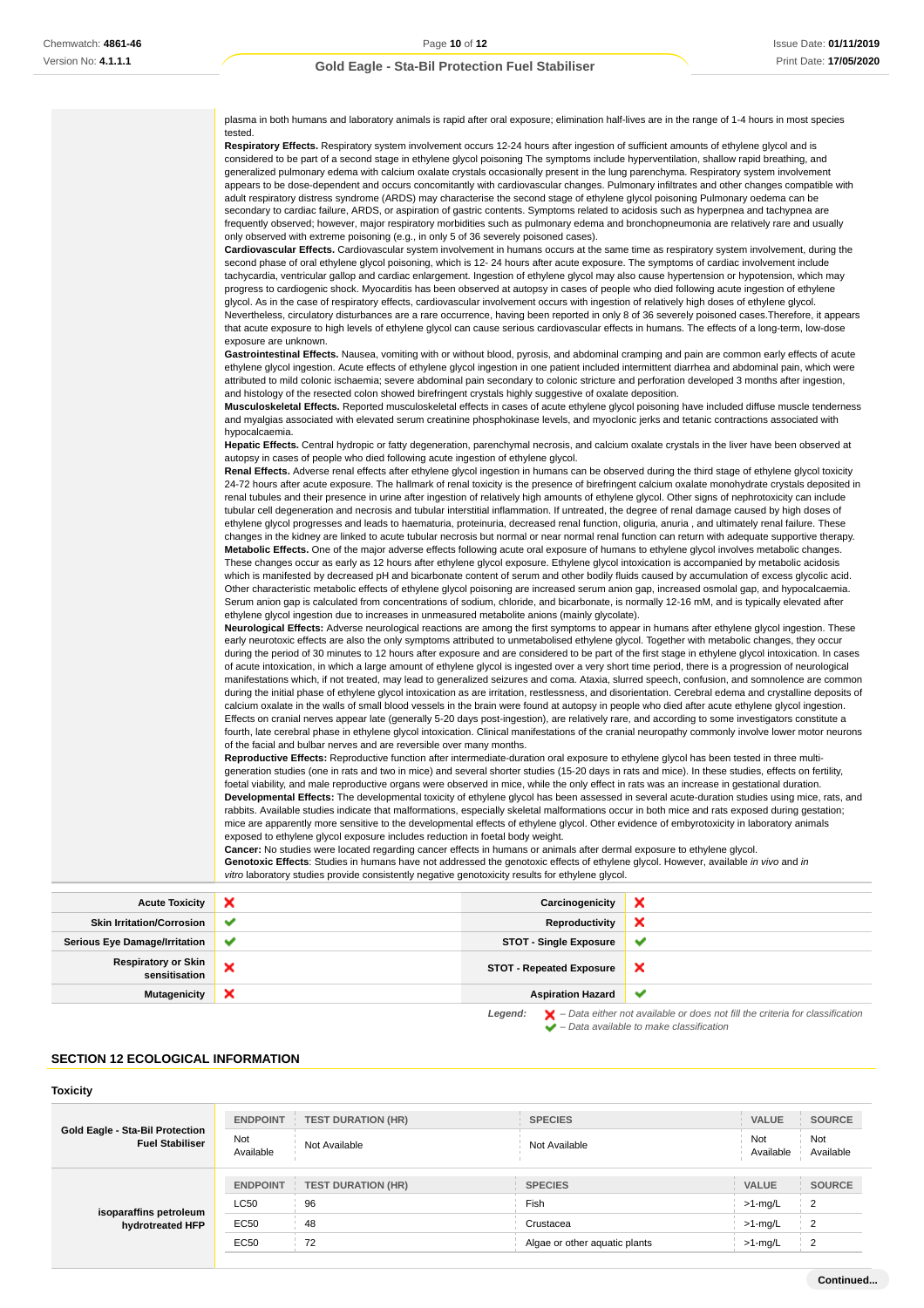| Chemwatch: 4861-46                                                                   |                             | Page 11 of 12                                                                                                                                                                                                                                                                                                                                                                                   |      |                               |              | Issue Date: 01/11/201   |
|--------------------------------------------------------------------------------------|-----------------------------|-------------------------------------------------------------------------------------------------------------------------------------------------------------------------------------------------------------------------------------------------------------------------------------------------------------------------------------------------------------------------------------------------|------|-------------------------------|--------------|-------------------------|
| Version No: 4.1.1.1                                                                  |                             | <b>Gold Eagle - Sta-Bil Protection Fuel Stabiliser</b>                                                                                                                                                                                                                                                                                                                                          |      |                               |              | Print Date: 17/05/202   |
|                                                                                      |                             |                                                                                                                                                                                                                                                                                                                                                                                                 |      |                               |              |                         |
|                                                                                      |                             |                                                                                                                                                                                                                                                                                                                                                                                                 |      |                               |              |                         |
|                                                                                      | <b>NOEC</b>                 | 3072                                                                                                                                                                                                                                                                                                                                                                                            |      | Fish                          | $=1$ mg/L    | $\overline{1}$          |
|                                                                                      | <b>LC50</b>                 | 96                                                                                                                                                                                                                                                                                                                                                                                              |      | Fish                          | 4.1mg/L      | $\overline{2}$          |
|                                                                                      | <b>EC50</b>                 | 48                                                                                                                                                                                                                                                                                                                                                                                              |      | Crustacea                     | 4.5mg/L      | $\overline{2}$          |
|                                                                                      | <b>EC50</b>                 | 72                                                                                                                                                                                                                                                                                                                                                                                              |      | Algae or other aquatic plants | >1-mg/L      | 2                       |
|                                                                                      | <b>LC50</b>                 | 96                                                                                                                                                                                                                                                                                                                                                                                              |      | Fish                          | $0.14$ mg/L  | $\overline{\mathbf{c}}$ |
|                                                                                      | <b>EC50</b>                 | 96                                                                                                                                                                                                                                                                                                                                                                                              |      | Algae or other aquatic plants | 0.277mg/L    | $\overline{2}$          |
|                                                                                      | <b>NOEC</b>                 | 720                                                                                                                                                                                                                                                                                                                                                                                             |      | Crustacea                     | 0.024mg/L    | $\overline{c}$          |
|                                                                                      |                             |                                                                                                                                                                                                                                                                                                                                                                                                 |      |                               |              |                         |
|                                                                                      | <b>ENDPOINT</b>             | <b>TEST DURATION (HR)</b>                                                                                                                                                                                                                                                                                                                                                                       |      | <b>SPECIES</b>                | VALUE        | <b>SOURCE</b>           |
| ethylene glycol monobutyl                                                            | <b>LC50</b>                 | 96                                                                                                                                                                                                                                                                                                                                                                                              | Fish |                               | 1-700mg/L    | $\overline{c}$          |
| ether                                                                                | EC50                        | 48                                                                                                                                                                                                                                                                                                                                                                                              |      | Crustacea                     | ca.1-800mg/L | 2                       |
|                                                                                      | <b>EC50</b>                 | 72                                                                                                                                                                                                                                                                                                                                                                                              |      | Algae or other aquatic plants | 1-840mg/L    | $\overline{2}$          |
|                                                                                      | <b>NOEC</b>                 | 24                                                                                                                                                                                                                                                                                                                                                                                              |      | Crustacea                     | $>1$ -mg/L   | $\overline{2}$          |
| Legend:                                                                              |                             | Extracted from 1. IUCLID Toxicity Data 2. Europe ECHA Registered Substances - Ecotoxicological Information - Aquatic Toxicity 3. EPIWIN Suite<br>V3.12 (QSAR) - Aquatic Toxicity Data (Estimated) 4. US EPA, Ecotox database - Aquatic Toxicity Data 5. ECETOC Aquatic Hazard Assessment<br>Data 6. NITE (Japan) - Bioconcentration Data 7. METI (Japan) - Bioconcentration Data 8. Vendor Data |      |                               |              |                         |
| DO NOT discharge into sewer or waterways.                                            |                             | Harmful to aquatic organisms, may cause long-term adverse effects in the aquatic environment.                                                                                                                                                                                                                                                                                                   |      |                               |              |                         |
| <b>Persistence and degradability</b>                                                 |                             |                                                                                                                                                                                                                                                                                                                                                                                                 |      |                               |              |                         |
| Ingredient                                                                           | Persistence: Water/Soil     |                                                                                                                                                                                                                                                                                                                                                                                                 |      | Persistence: Air              |              |                         |
| ethylene glycol monobutyl ether                                                      | LOW (Half-life $=$ 56 days) |                                                                                                                                                                                                                                                                                                                                                                                                 |      | LOW (Half-life $= 1.37$ days) |              |                         |
|                                                                                      |                             |                                                                                                                                                                                                                                                                                                                                                                                                 |      |                               |              |                         |
| <b>Bioaccumulative potential</b>                                                     |                             |                                                                                                                                                                                                                                                                                                                                                                                                 |      |                               |              |                         |
| Ingredient                                                                           | <b>Bioaccumulation</b>      |                                                                                                                                                                                                                                                                                                                                                                                                 |      |                               |              |                         |
| isoparaffins petroleum<br>hydrotreated HFP                                           | LOW (BCF = $159$ )          |                                                                                                                                                                                                                                                                                                                                                                                                 |      |                               |              |                         |
| ethylene glycol monobutyl ether                                                      | LOW (BCF = $2.51$ )         |                                                                                                                                                                                                                                                                                                                                                                                                 |      |                               |              |                         |
| Mobility in soil                                                                     |                             |                                                                                                                                                                                                                                                                                                                                                                                                 |      |                               |              |                         |
| Ingredient                                                                           | <b>Mobility</b>             |                                                                                                                                                                                                                                                                                                                                                                                                 |      |                               |              |                         |
| ethylene glycol monobutyl ether                                                      | $HIGH (KOC = 1)$            |                                                                                                                                                                                                                                                                                                                                                                                                 |      |                               |              |                         |
|                                                                                      |                             |                                                                                                                                                                                                                                                                                                                                                                                                 |      |                               |              |                         |
| <b>SECTION 13 DISPOSAL CONSIDERATIONS</b>                                            |                             |                                                                                                                                                                                                                                                                                                                                                                                                 |      |                               |              |                         |
| Waste treatment methods                                                              |                             |                                                                                                                                                                                                                                                                                                                                                                                                 |      |                               |              |                         |
|                                                                                      |                             | Recycle wherever possible or consult manufacturer for recycling options.                                                                                                                                                                                                                                                                                                                        |      |                               |              |                         |
| Product / Packaging disposal                                                         |                             | Consult State Land Waste Authority for disposal.<br>▶ Bury or incinerate residue at an approved site.<br>Recycle containers if possible, or dispose of in an authorised landfill.                                                                                                                                                                                                               |      |                               |              |                         |
|                                                                                      |                             |                                                                                                                                                                                                                                                                                                                                                                                                 |      |                               |              |                         |
| <b>SECTION 14 TRANSPORT INFORMATION</b>                                              |                             |                                                                                                                                                                                                                                                                                                                                                                                                 |      |                               |              |                         |
| <b>Labels Required</b>                                                               |                             |                                                                                                                                                                                                                                                                                                                                                                                                 |      |                               |              |                         |
| <b>COMBUSTIBLE LIQUID</b>                                                            |                             | COMBUSTIBLE LIQUID, regulated for storage purposes only                                                                                                                                                                                                                                                                                                                                         |      |                               |              |                         |
| <b>Marine Pollutant</b>                                                              | <b>NO</b>                   |                                                                                                                                                                                                                                                                                                                                                                                                 |      |                               |              |                         |
| <b>HAZCHEM</b>                                                                       | Not Applicable              |                                                                                                                                                                                                                                                                                                                                                                                                 |      |                               |              |                         |
|                                                                                      |                             | Land transport (ADG): NOT REGULATED FOR TRANSPORT OF DANGEROUS GOODS                                                                                                                                                                                                                                                                                                                            |      |                               |              |                         |
|                                                                                      |                             |                                                                                                                                                                                                                                                                                                                                                                                                 |      |                               |              |                         |
|                                                                                      |                             | Air transport (ICAO-IATA / DGR): NOT REGULATED FOR TRANSPORT OF DANGEROUS GOODS                                                                                                                                                                                                                                                                                                                 |      |                               |              |                         |
|                                                                                      |                             | Sea transport (IMDG-Code / GGVSee): NOT REGULATED FOR TRANSPORT OF DANGEROUS GOODS                                                                                                                                                                                                                                                                                                              |      |                               |              |                         |
| Transport in bulk according to Annex II of MARPOL and the IBC code<br>Not Applicable |                             |                                                                                                                                                                                                                                                                                                                                                                                                 |      |                               |              |                         |
| <b>SECTION 15 REGULATORY INFORMATION</b>                                             |                             |                                                                                                                                                                                                                                                                                                                                                                                                 |      |                               |              |                         |
|                                                                                      |                             | Safety, health and environmental regulations / legislation specific for the substance or mixture                                                                                                                                                                                                                                                                                                |      |                               |              |                         |
|                                                                                      |                             | ISOPARAFFINS PETROLEUM HYDROTREATED HFP IS FOUND ON THE FOLLOWING REGULATORY LISTS                                                                                                                                                                                                                                                                                                              |      |                               |              |                         |
|                                                                                      |                             |                                                                                                                                                                                                                                                                                                                                                                                                 |      |                               |              |                         |

# **Persistence and degradability**

| Ingredient                      | Persistence: Water/Soil              | <b>Persistence: Air</b>       |
|---------------------------------|--------------------------------------|-------------------------------|
| ethylene glycol monobutyl ether | LOW (Half-life = $56 \text{ days}$ ) | LOW (Half-life $= 1.37$ days) |

### **Bioaccumulative potential**

| Ingredient                                 | <b>Bioaccumulation</b> |
|--------------------------------------------|------------------------|
| isoparaffins petroleum<br>hydrotreated HFP | LOW (BCF = $159$ )     |
| ethylene glycol monobutyl ether            | LOW (BCF = $2.51$ )    |

### **Mobility in soil**

| Ingredient                      | Mobility         |
|---------------------------------|------------------|
| ethylene glycol monobutyl ether | $HIGH (KOC = 1)$ |

### **SECTION 13 DISPOSAL CONSIDERATIONS**

#### **Waste treatment methods**

| Product / Packaging disposal | Recycle wherever possible or consult manufacturer for recycling options.<br>Consult State Land Waste Authority for disposal.<br>Bury or incinerate residue at an approved site.<br>Recycle containers if possible, or dispose of in an authorised landfill. |
|------------------------------|-------------------------------------------------------------------------------------------------------------------------------------------------------------------------------------------------------------------------------------------------------------|
|------------------------------|-------------------------------------------------------------------------------------------------------------------------------------------------------------------------------------------------------------------------------------------------------------|

### **SECTION 14 TRANSPORT INFORMATION**

#### **Labels Required**

| <b>COMBUSTIBLE LIQUID</b> | COMBUSTIBLE LIQUID, regulated for storage purposes only |
|---------------------------|---------------------------------------------------------|
| <b>Marine Pollutant</b>   | NO.                                                     |
| <b>HAZCHEM</b>            | Not Applicable                                          |

### **Land transport (ADG): NOT REGULATED FOR TRANSPORT OF DANGEROUS GOODS**

## **SECTION 15 REGULATORY INFORMATION**